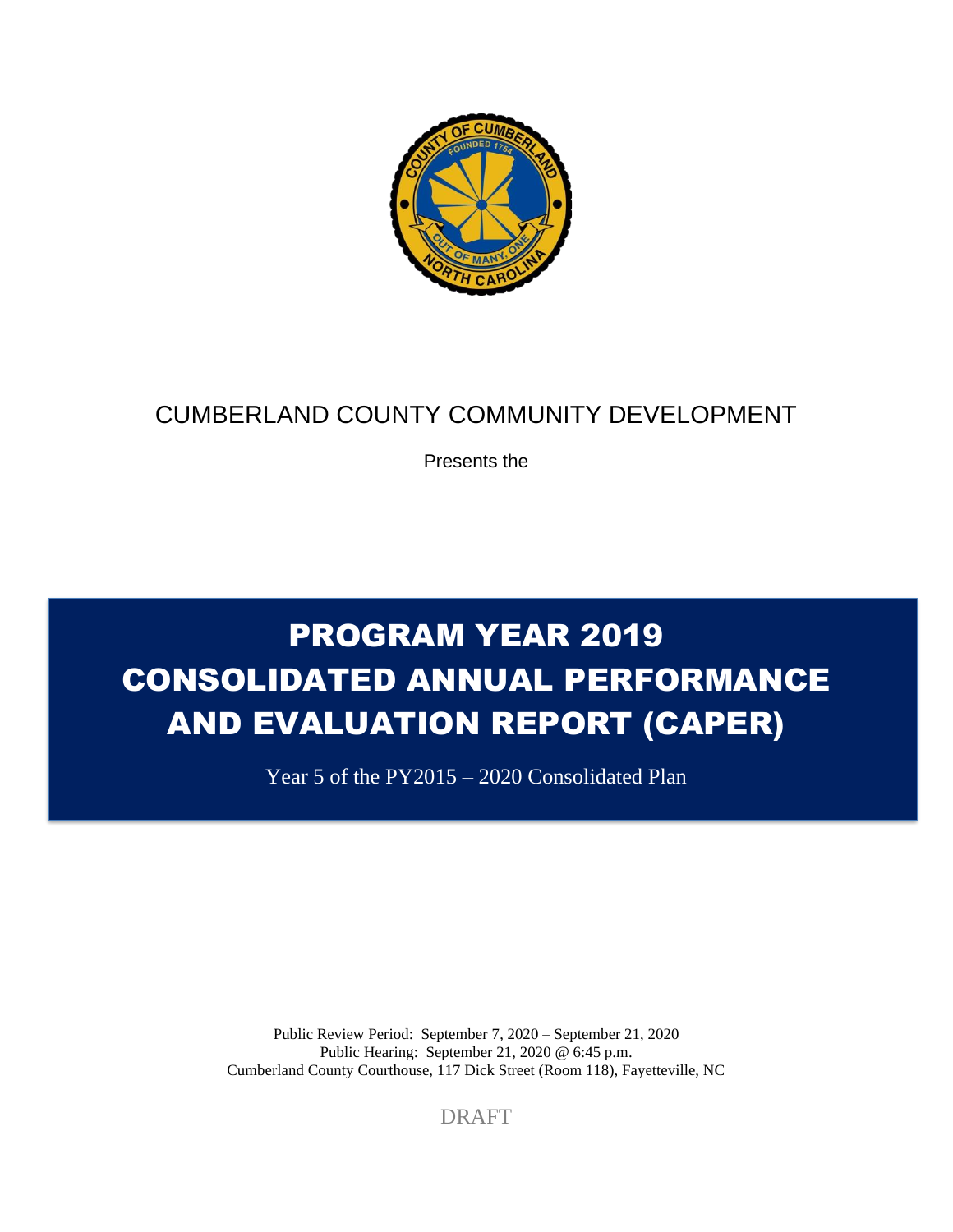# **TABLE OF CONTENTS**

#### **APPENDICES**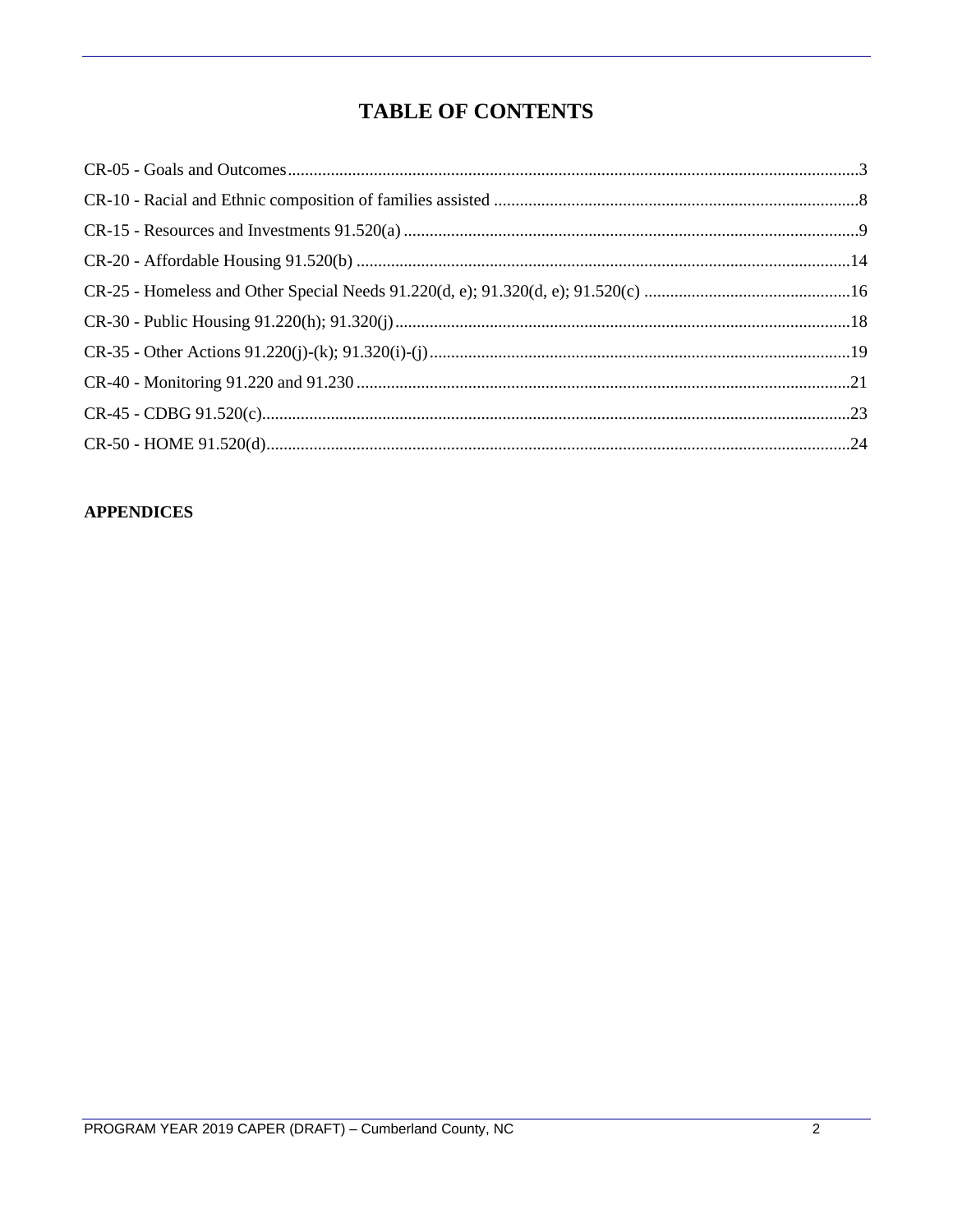# **CR-05 - GOALS AND OUTCOMES**

**Progress the jurisdiction has made in carrying out its strategic plan and its action plan. 91.520(a) This could be an overview that includes major initiatives and highlights that were proposed and executed throughout the program year.**

As an entitlement jurisdiction, Cumberland County receives the Community Development Block Grant (CDBG) and the Home Investment Partnership Program (HOME) funds annually. For Program Year (PY) 2019, the County received \$836,657 in CDBG funds and \$364,750 in HOME funds. At the end of each grant cycle, Cumberland County prepares a Consolidated Annual Performance and Evaluation Report (CAPER) to summarize the County's progress toward achieving the goals and objectives established in the approved PY 2015-2019 Consolidated Plan. This CAPER covers the period beginning July 1, 2019 through June 30, 2020 and is the fifth and final report year of the Consolidated Plan period. During PY 2019, the COVID-19 pandemic occurred and just like many other communities across the nation, our local community suffered economically. Additional funding made possible through the Coronavirus Aid, Relief, and Economic Security (CARES) Act was allocated to Cumberland County in the amount of \$509,194 and with an effective date of June 5, 2020. Cumberland County designated this funding to be used towards economic development and administration.

Cumberland County utilizes the entitlements to addresses the priorities identified in the Consolidated Plan. The main priorities identified in the Consolidated Plan include affordable housing, homeless services, and noncommunity development activities such as public services and public facilities. These activities are carried out within Cumberland County's geographic service area which includes the Towns of Eastover, Falcon, Godwin, Hope Mills, Linden, Spring Lake, Stedman, Wade and the unincorporated areas. Overall Cumberland County has:

- Improved the quality of the housing and maintained affordability for homeowners and renters.
- Increased the inventory of affordable housing units available in the community through new construction;
- Addressed the needs of the homeless by providing assistance through rapid re-housing, transitional housing, permanent supportive housing, and shelter services;
- Expanded access to public services to residents; and
- Expanded access to public facilities and infrastructure.

This program year also produced some challenges where several projects were delayed because of mandatory closures and/or changes in operations in response to the COVID-19 pandemic. Earlier in the grant cycle, Cumberland County had unexpectedly received over \$800,000 in program income which already had created a challenge in meeting the CDBG expenditure deadline for the grant cycle because program income must be expended prior to using grant funds. Although there were backup projects, these projects had to be rolled over into the next grant cycle because of the delays caused by the pandemic. Provided there are no further delays caused by circumstances beyond Cumberland County's control, Cumberland County can expect to meet its goals for the next grant cycle.

Overall, Cumberland County expended approximately \$1.8 million in federal, state, and local funds to provide affordable housing, improve access to public services and homeless services, improve public facilities for low to moderate income residents, and address needs related disaster related needs.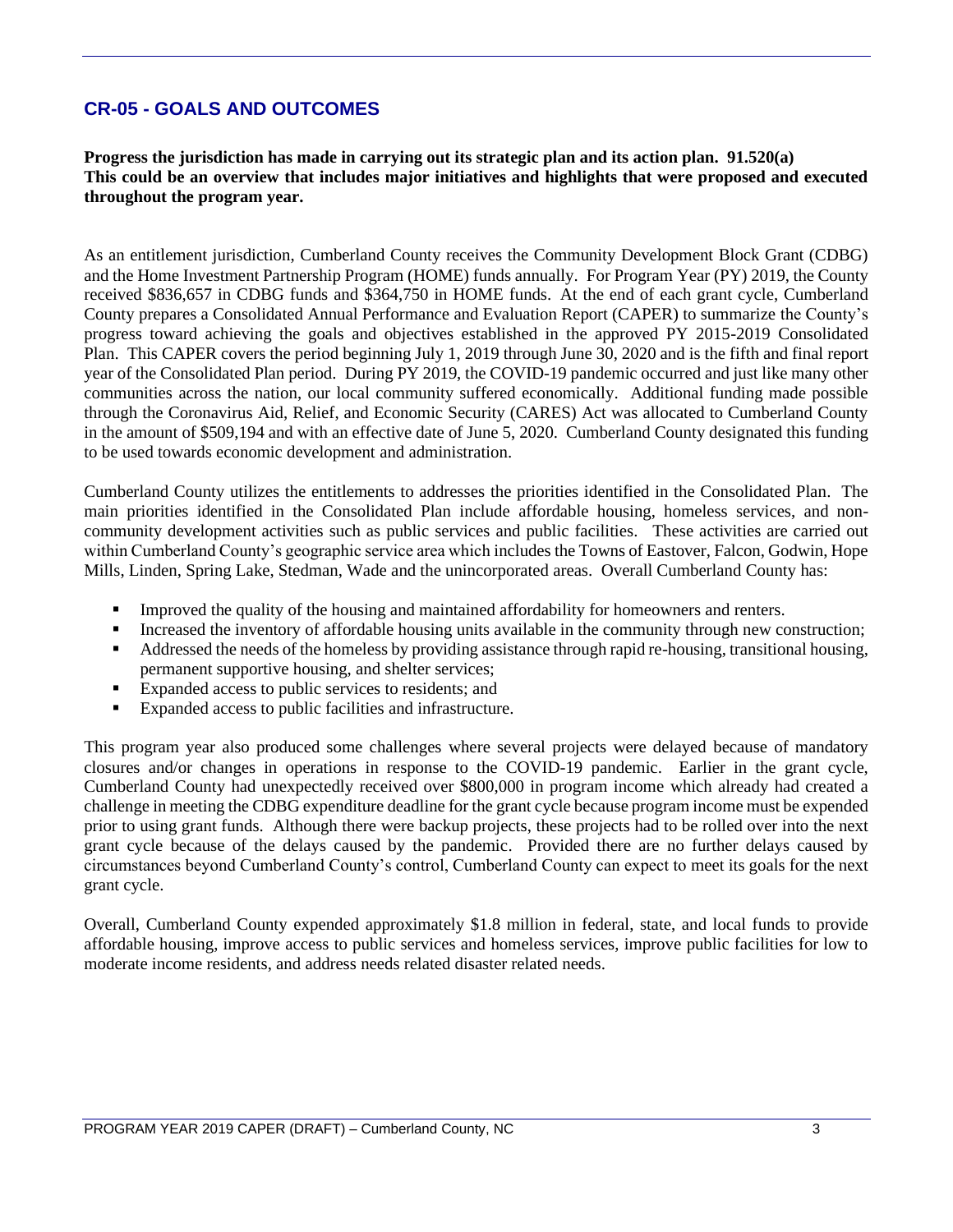#### **Comparison of the proposed versus actual outcomes for each outcome measure submitted with the consolidated plan and explain, if applicable, why progress was not made toward meeting goals and objectives. 91.520(g)**

Categories, priority levels, funding sources and amounts, outcomes/objectives, goal outcome indicators, units of measure, targets, actual outcomes/outputs, and percentage completed for each of the grantee's program year goals.

| Goal                                                          | Category                                | <b>Source / Amount</b>                                     | <b>Indicator</b>                                                                                            | <b>Unit of</b><br><b>Measure</b> | <b>Expected</b><br>Program | Actual-<br>Program<br>Year | <b>Percent</b><br><b>Complet</b><br>e |
|---------------------------------------------------------------|-----------------------------------------|------------------------------------------------------------|-------------------------------------------------------------------------------------------------------------|----------------------------------|----------------------------|----------------------------|---------------------------------------|
|                                                               |                                         |                                                            |                                                                                                             |                                  | Year                       |                            |                                       |
| <b>Essential Services and</b><br>Housing for the Homeless     | Homeless                                | General Fund: \$96,406                                     | <b>Homelessness Prevention</b>                                                                              | Households<br>Assisted           | 15                         | 37                         | $>100\%$                              |
| <b>Essential Services and</b><br>Housing for the Homeless     | Homeless                                | Continuum of Care:<br>\$131,041                            | Housing for Homeless added                                                                                  | Household<br>Housing Unit        |                            | 17                         | $>100\%$                              |
| Improve Access to Public<br>Services (Human Services)         | Non-Housing<br>Community<br>Development | CDBG: \$51,827                                             | Public service activities other<br>than Low/Moderate Income<br>Housing Benefit                              | Persons<br>Assisted              | 1000                       | 3,038                      | $>100\%$                              |
| <b>Improve Access to Public</b><br>Services (Human Services)  | Non-Housing<br>Community<br>Development | CDBG: \$36,399                                             | Public service activities for<br>Low/Moderate Income<br>Housing Benefit                                     | Households<br>Assisted           |                            | 17                         | $>100\%$                              |
| <b>Improve Public</b><br>Facilities/Develop<br>Infrastructure | Non-Housing<br>Community<br>Development | CDBG: \$97,175                                             | Public Facility or<br><b>Infrastructure Activities other</b><br>than Low/Moderate Income<br>Housing Benefit | Persons<br>Assisted              |                            | 24                         | $>100\%$                              |
| <b>Improve Public</b><br>Facilities/Develop<br>Infrastructure | Non-Housing<br>Community<br>Development | CDBG: \$63,668                                             | Public Facility or<br><b>Infrastructure Activities for</b><br>Low/Moderate Income<br>Housing Benefit        | Households<br>Assisted           |                            | 26                         | $>100\%$                              |
| <b>Increase Affordable</b><br><b>Quality Housing</b>          | Affordable<br>Housing                   | HOME: \$219,043<br>General Funds: \$12,909                 | <b>Rental Units Constructed</b>                                                                             | Household<br>Housing Unit        | $\overline{2}$             | $\overline{2}$             | 100%                                  |
| <b>Increase Affordable</b><br><b>Quality Housing</b>          | Affordable<br>Housing                   | CDBG: \$93,367<br>HOME: \$94,487<br>General Funds: \$7,756 | <b>Homeowner Housing</b><br>Rehabilitated                                                                   | Household<br>Housing Unit        | 23                         | 9                          | $<$ 39%                               |

**Table 1 - Accomplishments – Program Year & Strategic Plan to Date**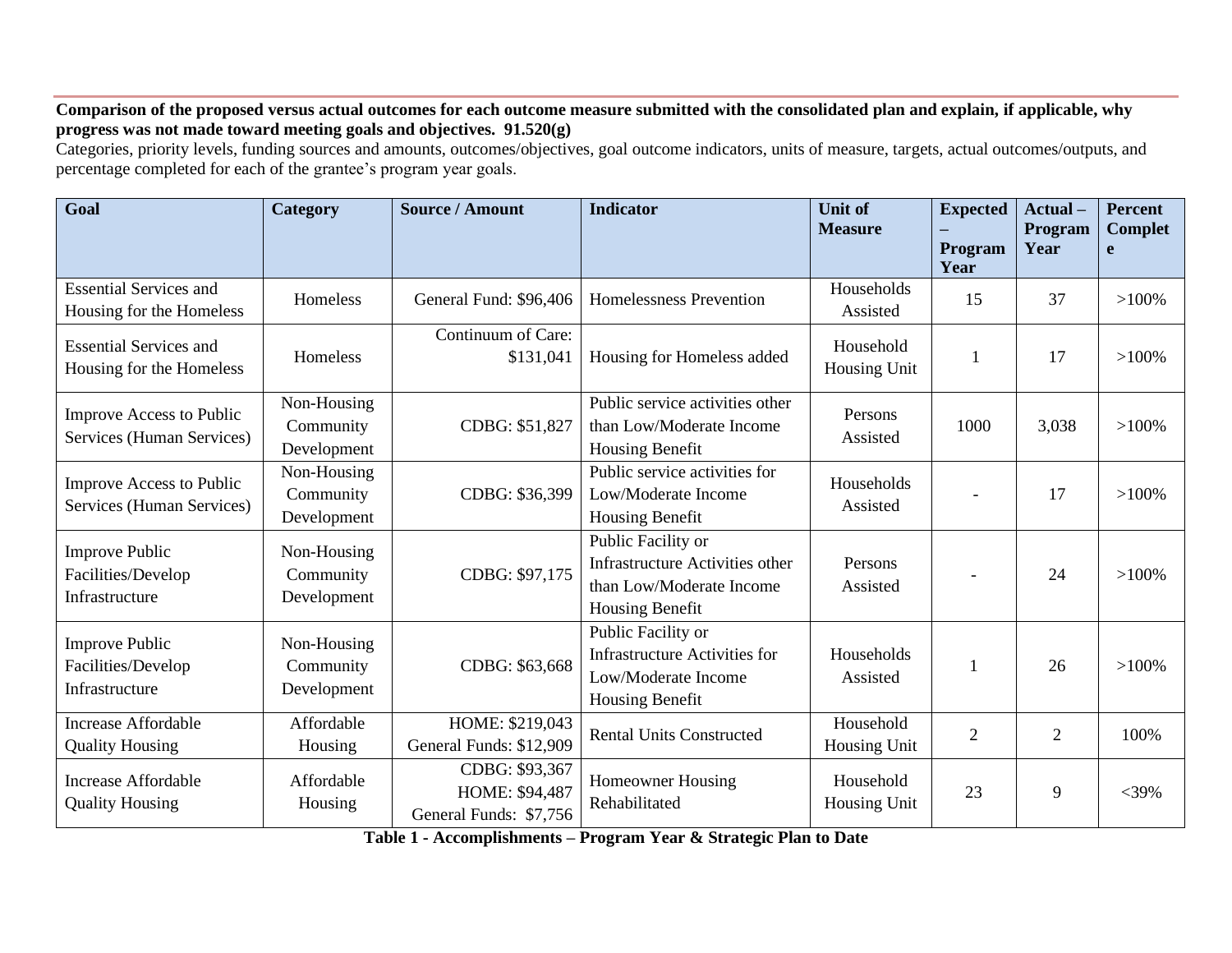## **Assess how the jurisdiction's use of funds, particularly CDBG, addresses the priorities and specific objectives identified in the plan, giving special attention to the highest priority activities identified.**

#### Increasing Affordable Quality Housing

- Cumberland County expended \$93,367 in CDBG funds, \$94,487 in HOME funds, and \$7,756 in general funds (match) to provide housing rehabilitation assistance to 9 homeowners.
- HOME funds in the amount of \$219,043 and general funds (match) in the amount of \$12,909 were used to complete the construction of a two (2) duplex townhomes off of Chapel Hill Road in Spring Lake.

#### Essential Services and Housing for the Homeless

- Through partnership with nonprofit agencies and the City of Fayetteville, Cumberland County used local general funds in a total amount of \$96,406 to provide homeless prevention assistance to 37 families.
- **•** Through the Continuum of Care Program, Cumberland County expended \$131,041 to provide transitional and permanent housing and supportive services to homeless individuals and families. The funds were also used to hire a Continuum of Care Coordinator to assist the local Continuum of Care with strategic planning, assessments of needs, and monitoring of programs.

#### Improve Access to Public Services

• Cumberland County partnered with local nonprofit organizations to provide public services to 3,055 local residents. A total of \$88,226 in CDBG funds was expended of which \$36,399 was used to provide match toward Continuum of Care programs.

#### Improve Public Facilities/Develop Infrastructure

- CDBG funds in the amount of \$97,175 were used towards for the construction of a sanitary sewer line for along South Mitchley Street in Spring Lake.
- CDBG funds in the amount of \$63,668 were used to renovate facilities used to provide transitional housing for homeless persons.

Community Development did not receive applications from businesses for economic development except during the latter part of the program year through the additional funding allocated from the Coronavirus Aid, Relief, and Economic Security (CARES) Act. However, there were no expenditures to report during this period.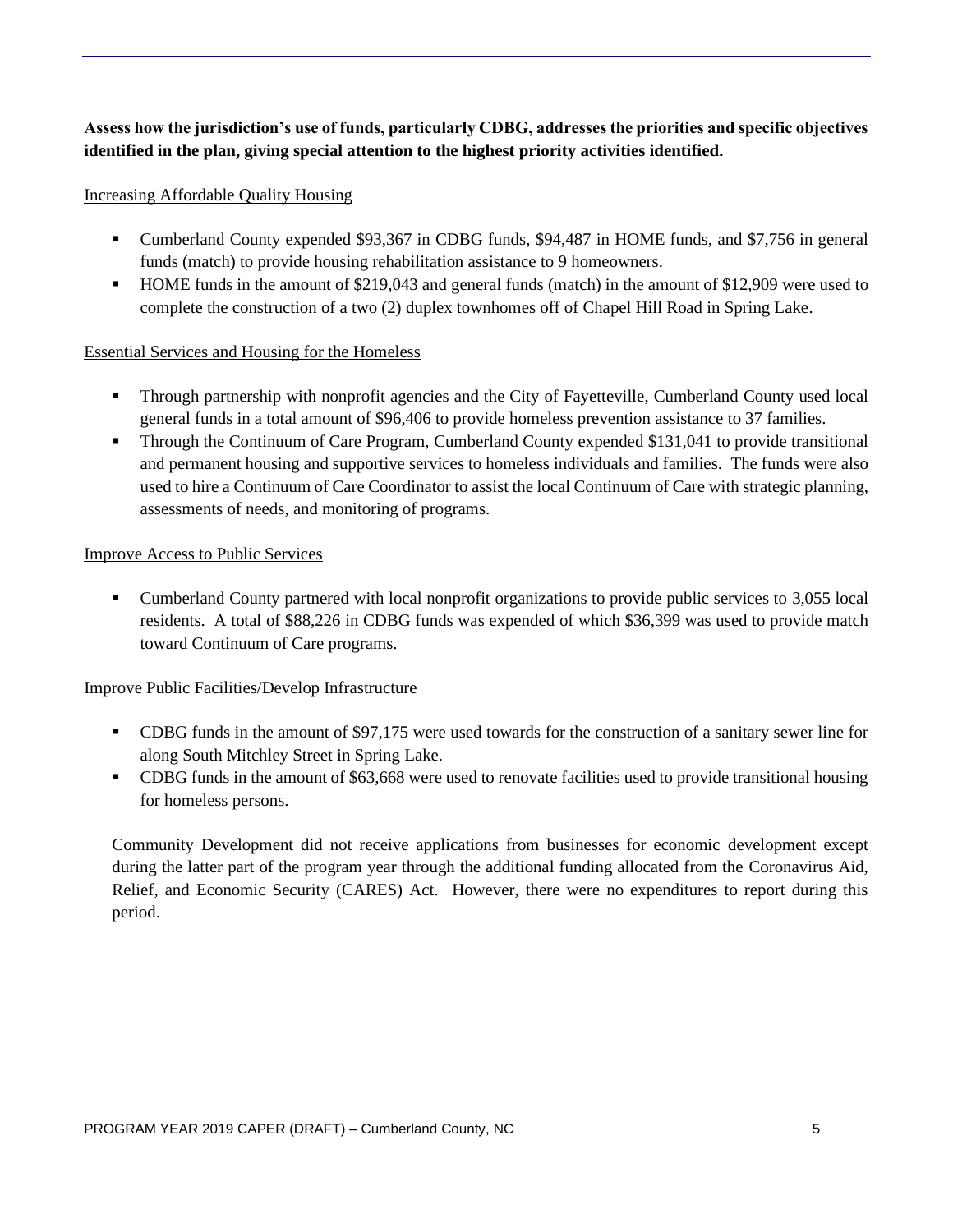CDBG Expenditures include:

- 1. Owner-occupied Housing Rehabilitation = \$93,367
- 2. Housing Project Delivery = \$250,268
- 3. Public Services = \$88,226
- 4. Public Facilities  $= $160,843$
- 5. General Administration = \$156,447

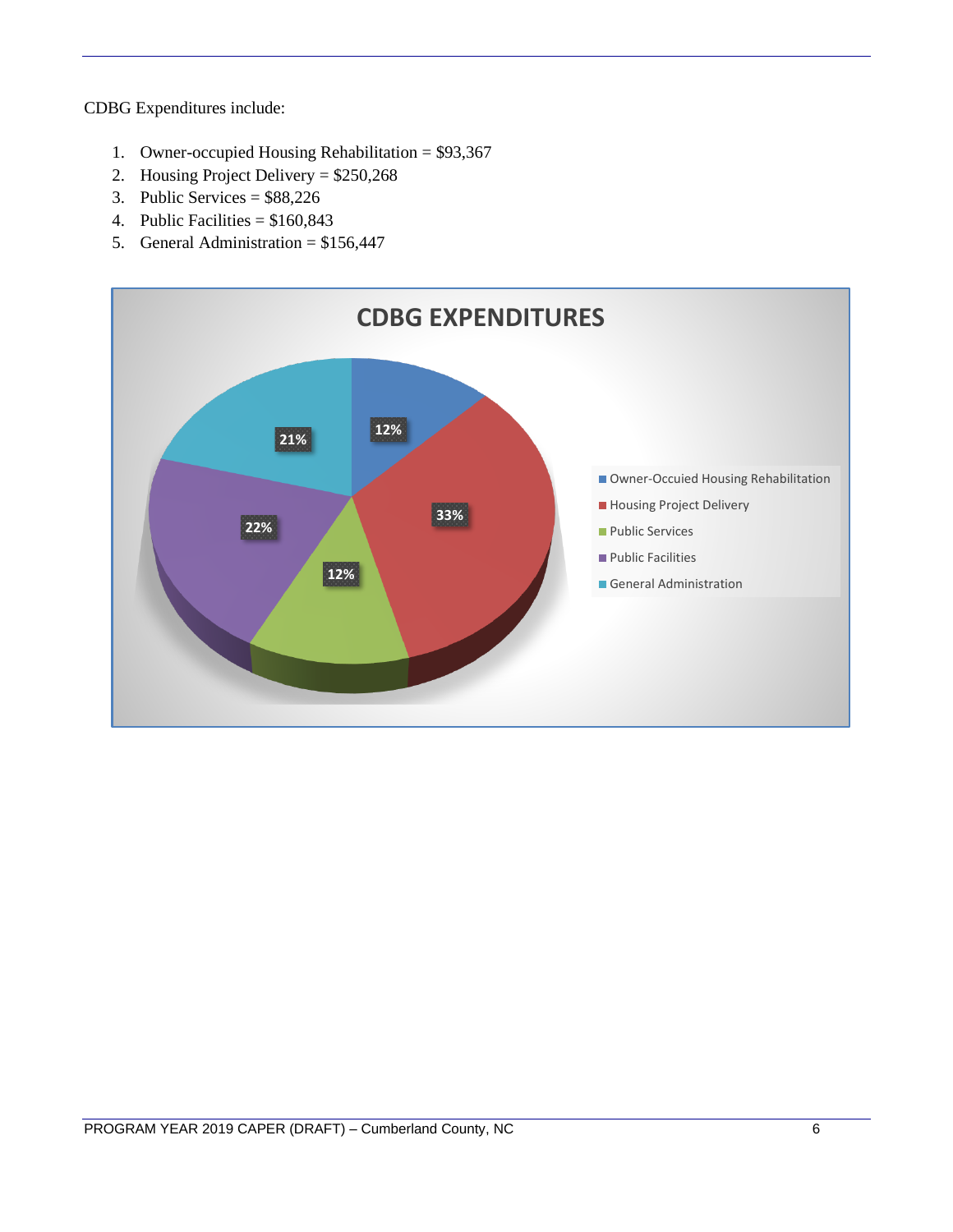HOME expenditures include:

- 1. CHDO (New Construction of a two units (townhomes) = \$219,043
- 2. Housing Rehabilitation =  $$94,487$
- 3. General Administration =  $$24,105$



\*Excludes match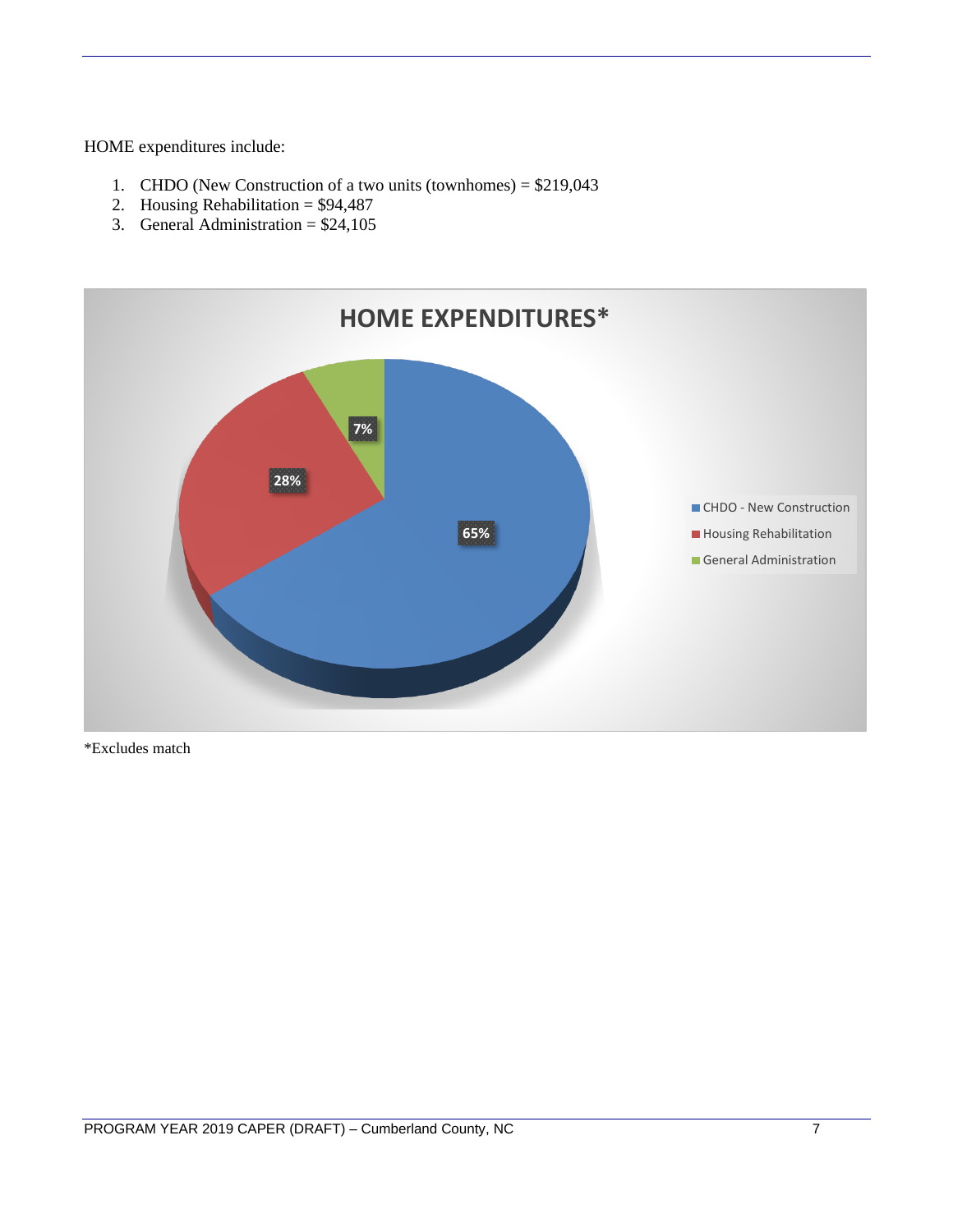# **CR-10 - RACIAL AND ETHNIC COMPOSITION OF FAMILIES ASSISTED**

**Describe the families assisted (including the racial and ethnic status of families assisted). 91.520(a)** 

|                                           | <b>CDBG</b> | <b>HOME</b> |
|-------------------------------------------|-------------|-------------|
| White                                     | 971         |             |
| <b>Black or African American</b>          | 1696        |             |
| Asian                                     | 57          | 0           |
| American Indian or American Native        | 79          | 0           |
| Native Hawaiian or Other Pacific Islander | 3           | 0           |
| Other / Multi-racial                      | 329         | 0           |
| <b>Total</b>                              | 3,135       | 4           |
| Hispanic                                  | 271         | 0           |
| Not Hispanic                              | 2,864       |             |

#### **Table 2 – Table of assistance to racial and ethnic populations by source of funds**

#### **Narrative**

The majority of the households receiving assistance through CDBG and HOME consisted of minorities. Hispanics were under-represented with only 9% of individuals receiving assistance. Other races that were under-represented included Asians (23%), American Indians/American Natives (2.5%), and Native Hawaiian/Pacific Islanders (.1%).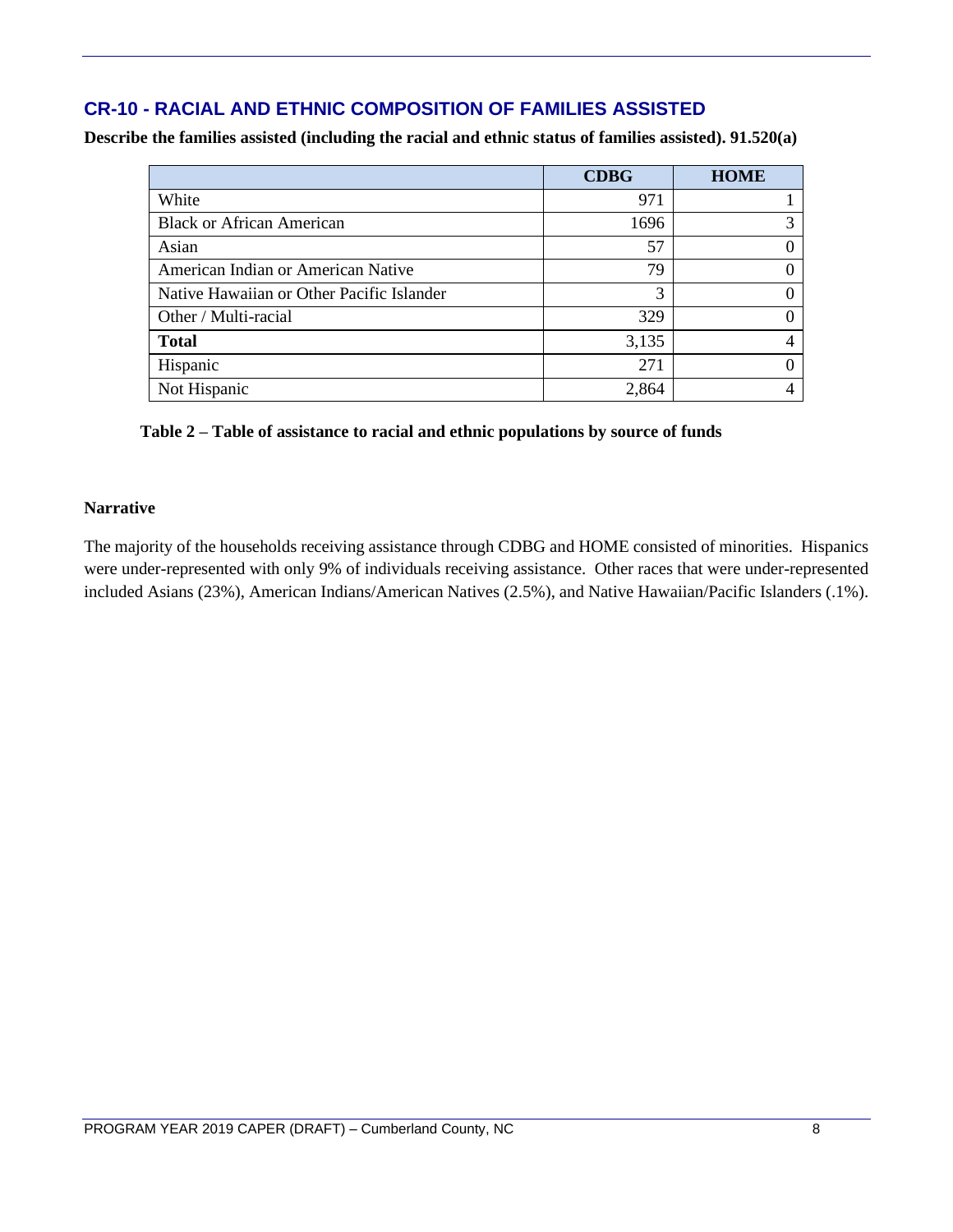# **CR-15 - RESOURCES AND INVESTMENTS 91.520(A)**

#### **Identify the resources made available**

| <b>Source of Funds</b>   | <b>Source</b>                      | <b>Resources Made</b><br><b>Available</b> | <b>Amount</b><br><b>Expended</b><br><b>During</b><br><b>Program Year</b> |
|--------------------------|------------------------------------|-------------------------------------------|--------------------------------------------------------------------------|
| <b>CDBG</b>              | <b>CDBG</b>                        | \$1,509,657                               | \$749,150                                                                |
| <b>CDBG-CV</b>           | CDBG-CV (eff. 6/5/2020)            | \$509,194                                 | \$0                                                                      |
| <b>HOME</b>              | <b>HOME</b>                        | \$964,750                                 | \$337,635                                                                |
| Continuum of Care        | Continuum of Care                  | \$162,955                                 | \$131,040                                                                |
| General Fund             | General Fund (Homeless Initiative) | \$141,875                                 | \$96,408                                                                 |
| <b>Disaster Recovery</b> | State (eff. 12/17/2019)            | \$2,725,000                               | \$22,340                                                                 |
| Other                    | General Fund (Match)               | \$210,284                                 | \$20,665                                                                 |

**Table 3 - Resources Made Available**

#### **Narrative**

#### **Identify the geographic distribution and location of investments**

| <b>Target Area</b>            | <b>Planned Percentage of</b><br><b>Allocation</b> | <b>Actual Percentage of</b><br><b>Allocation</b> | <b>Narrative Description</b> |
|-------------------------------|---------------------------------------------------|--------------------------------------------------|------------------------------|
| <b>Cumberland County Area</b> | 100                                               |                                                  | Community-wide               |

#### **Table 4 – Identify the geographic distribution and location of investments**

#### **Narrative**

Funds are invested countywide which allows for flexible use of funds and other available resources to meet the needs of the community.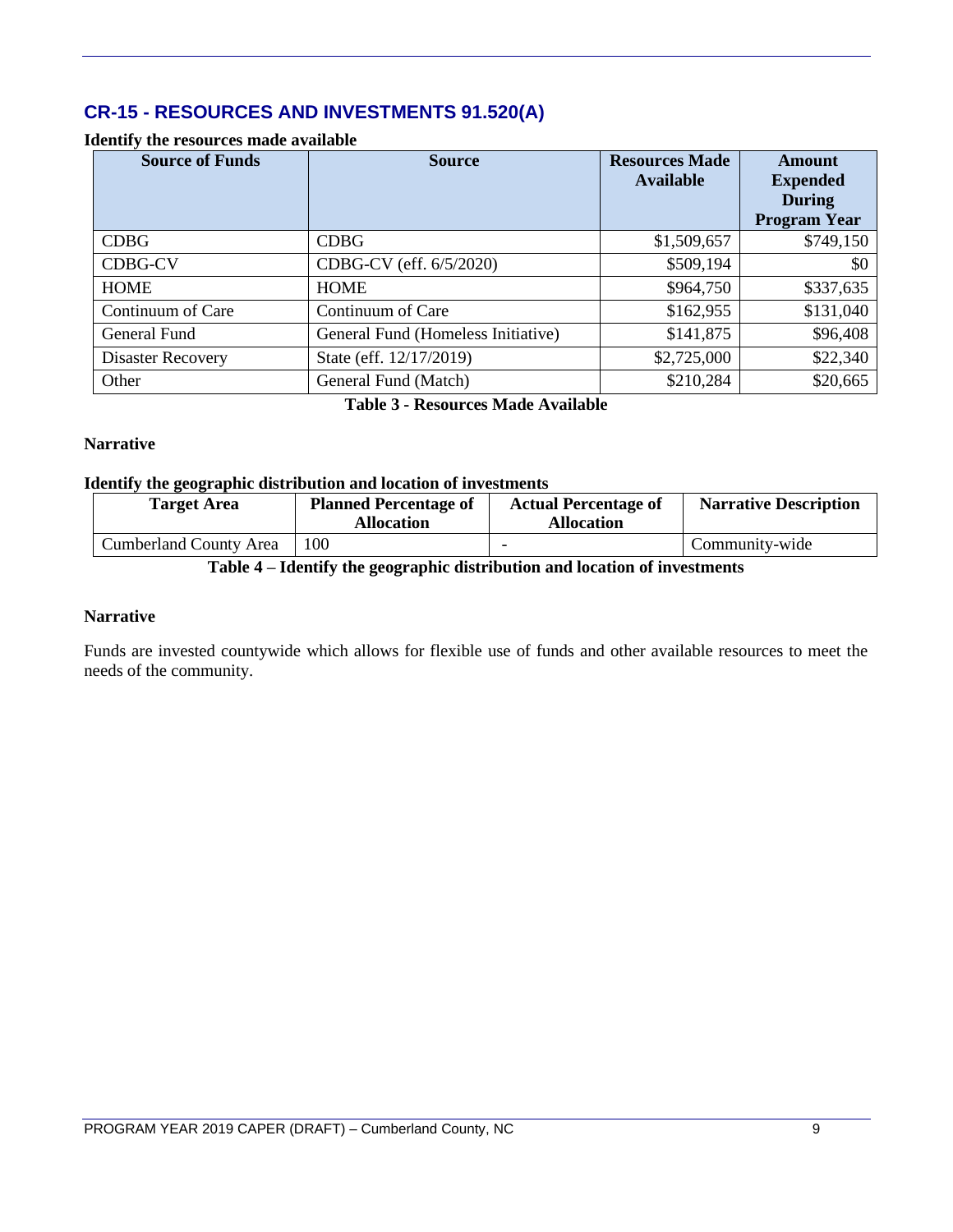#### **Leveraging**

**Explain how federal funds leveraged additional resources (private, state and local funds), including a description of how matching requirements were satisfied, as well as how any publicly owned land or property located within the jurisdiction that were used to address the needs identified in the plan.**

During the 2019 program year, over \$623,000 was used to leverage federal funds. Of this amount, Cumberland County contributed approximately \$379,116 in general funds.

| <b>Fiscal Year Summary – HOME Match</b>                                            |              |  |  |  |  |  |
|------------------------------------------------------------------------------------|--------------|--|--|--|--|--|
| 1. Excess match from prior Federal fiscal year                                     | \$91,187.50  |  |  |  |  |  |
| 2. Match contributed during current Federal fiscal year                            | \$20,664.70  |  |  |  |  |  |
| 3. Total match available for current Federal fiscal year (Line 1 plus Line 2)      | \$210,284.00 |  |  |  |  |  |
| 4. Match liability for current Federal fiscal year                                 | \$20,664.69  |  |  |  |  |  |
| 5. Excess match carried over to next Federal fiscal year (Line 3 minus Line 4)     | \$189,619.30 |  |  |  |  |  |
| $\mathbf{m}$ is $\mathbf{m}$ . The state $\mathbf{m}$ is the state of $\mathbf{m}$ |              |  |  |  |  |  |

**Table 5 – Fiscal Year Summary - HOME Match Report**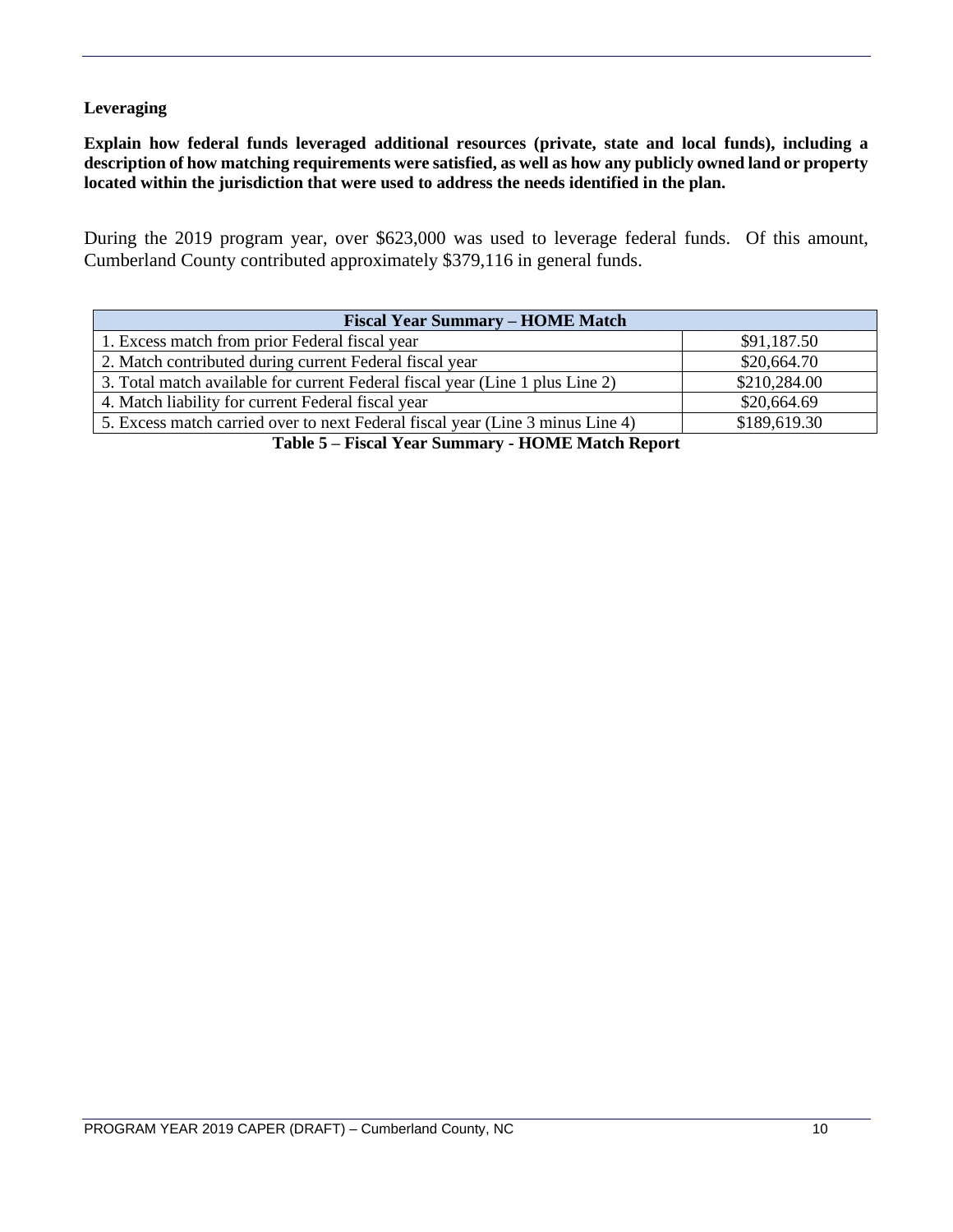|                                   | <b>Match Contribution for the Federal Fiscal Year</b> |                                  |                                            |                                                         |                                              |                                                                                             |                                 |                    |  |  |  |  |
|-----------------------------------|-------------------------------------------------------|----------------------------------|--------------------------------------------|---------------------------------------------------------|----------------------------------------------|---------------------------------------------------------------------------------------------|---------------------------------|--------------------|--|--|--|--|
| <b>Project No.</b><br>or Other ID | Date of<br><b>Contribution</b>                        | Cash<br>(non-Federal<br>sources) | Foregone<br>Taxes, Fees,<br><b>Charges</b> | <b>Appraised</b><br><b>Land/Real</b><br><b>Property</b> | <b>Required</b><br><b>Infrastructur</b><br>e | <b>Site</b><br>Preparation,<br><b>Construction</b><br>Materials,<br><b>Donated</b><br>labor | <b>Bond</b><br><b>Financing</b> | <b>Total Match</b> |  |  |  |  |
| 1464                              | 10/31/2019                                            | 5,094.80                         | $\overline{\phantom{a}}$                   |                                                         |                                              |                                                                                             | -                               | 5,094.80           |  |  |  |  |
| 1471                              | 10/31/2019                                            | 5,510.56                         | $\overline{\phantom{0}}$                   |                                                         |                                              |                                                                                             | $\overline{\phantom{0}}$        | 5,510.56           |  |  |  |  |
| 1471                              | 12/31/2019                                            | 6,878.53                         | $\overline{\phantom{0}}$                   |                                                         |                                              | -                                                                                           | $\overline{\phantom{0}}$        | 6,878.53           |  |  |  |  |
| 1471                              | 12/31/2019                                            | 520.06                           | $\overline{\phantom{a}}$                   |                                                         |                                              | $\overline{\phantom{0}}$                                                                    | $\overline{\phantom{0}}$        | 520.06             |  |  |  |  |
| 1476                              | 11/30/2019                                            | 1,782.77                         | $\overline{\phantom{a}}$                   | $\overline{\phantom{0}}$                                |                                              | $\overline{\phantom{0}}$                                                                    | $\overline{\phantom{a}}$        | 1,782.77           |  |  |  |  |
| 1476                              | 12/31/2019                                            | 877.98                           | $\overline{\phantom{0}}$                   | $\overline{\phantom{0}}$                                |                                              | -                                                                                           | -                               | 877.98             |  |  |  |  |

**Table 6 – Match Contribution for the Federal Fiscal Year**

#### **HOME MBE/WBE report**

| <b>Program Income</b> – Enter the program amounts for the reporting period |                               |                              |                            |                           |  |  |  |  |
|----------------------------------------------------------------------------|-------------------------------|------------------------------|----------------------------|---------------------------|--|--|--|--|
| <b>Balance on hand at begin-</b>                                           | <b>Amount received during</b> | <b>Total amount expended</b> | <b>Amount expended for</b> | Balance on hand at end of |  |  |  |  |
| ning of reporting period                                                   | reporting period              | during reporting period      | <b>TBRA</b>                | reporting period          |  |  |  |  |
|                                                                            |                               |                              |                            |                           |  |  |  |  |
|                                                                            | 811,314.17                    | 811,314.17                   |                            |                           |  |  |  |  |

**Table 7 – Program Income**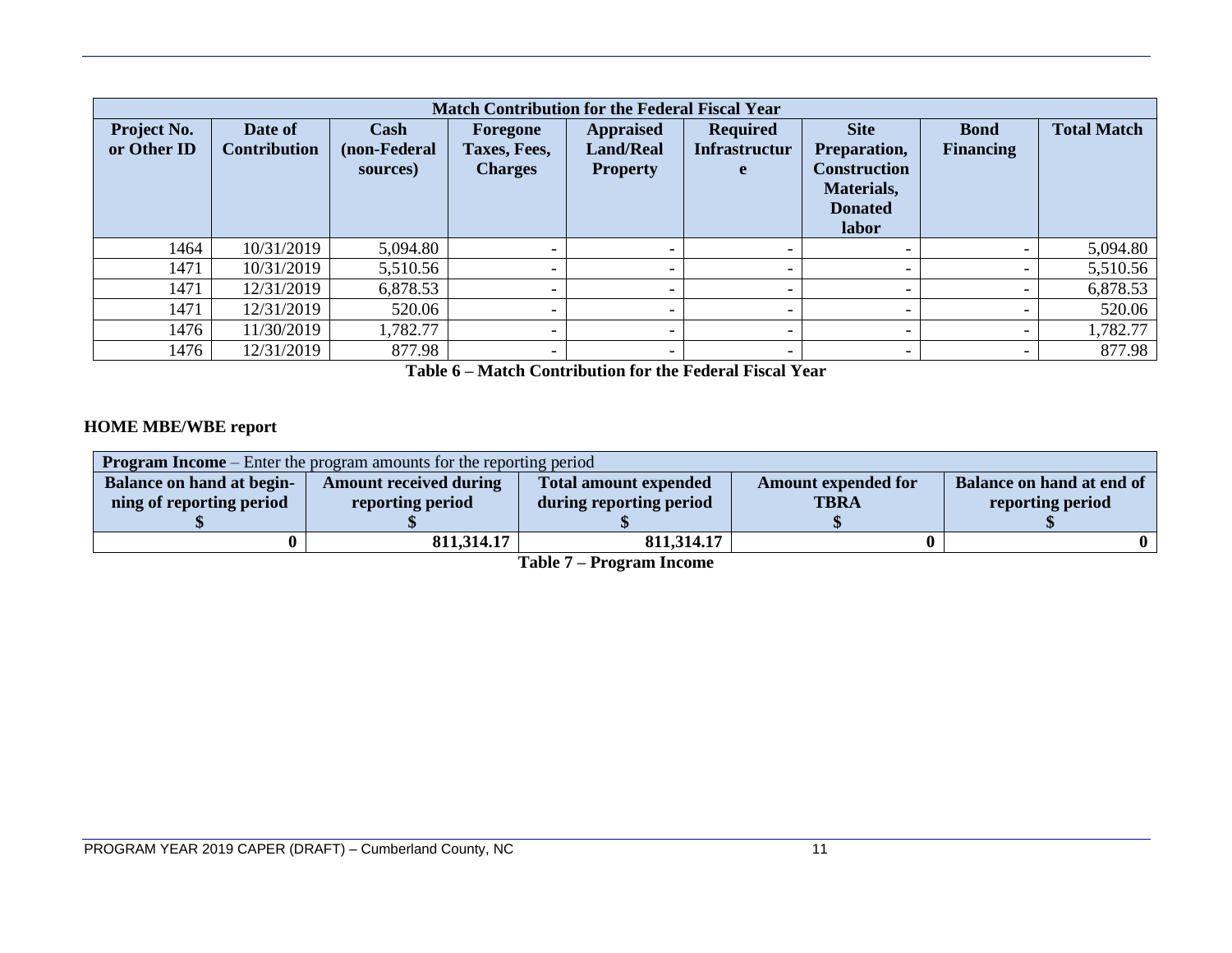| Minority Business Enterprises and Women Business Enterprises - Indicate the number and dollar value of<br>contracts for HOME projects completed during the reporting period |                  |                                                                 |                                                      |                                      |                  |                   |  |
|-----------------------------------------------------------------------------------------------------------------------------------------------------------------------------|------------------|-----------------------------------------------------------------|------------------------------------------------------|--------------------------------------|------------------|-------------------|--|
|                                                                                                                                                                             | <b>Total</b>     |                                                                 |                                                      | <b>Minority Business Enterprises</b> |                  | <b>White Non-</b> |  |
|                                                                                                                                                                             |                  | <b>Alaskan</b><br><b>Native or</b><br><b>American</b><br>Indian | <b>Asian or</b><br><b>Pacific</b><br><b>Islander</b> | <b>Black Non-</b><br><b>Hispanic</b> | <b>Hispanic</b>  | <b>Hispanic</b>   |  |
| <b>Contracts</b>                                                                                                                                                            |                  |                                                                 |                                                      |                                      |                  |                   |  |
| Number                                                                                                                                                                      | $\overline{2}$   |                                                                 |                                                      | $\boldsymbol{0}$                     | $\overline{0}$   | $\overline{0}$    |  |
| Dollar                                                                                                                                                                      | 122,493          | 72,850                                                          | 49,643                                               | $\overline{0}$                       | $\Omega$         | $\Omega$          |  |
| Amount                                                                                                                                                                      |                  |                                                                 |                                                      |                                      |                  |                   |  |
| <b>Sub-Contracts</b>                                                                                                                                                        |                  |                                                                 |                                                      |                                      |                  |                   |  |
| Number                                                                                                                                                                      | $\boldsymbol{0}$ | $\boldsymbol{0}$                                                | $\overline{0}$                                       | $\boldsymbol{0}$                     | $\boldsymbol{0}$ | $\boldsymbol{0}$  |  |
| Dollar                                                                                                                                                                      | $\overline{0}$   | $\overline{0}$                                                  | $\overline{0}$                                       | $\overline{0}$                       | $\overline{0}$   | $\overline{0}$    |  |
| Amount                                                                                                                                                                      |                  |                                                                 |                                                      |                                      |                  |                   |  |
|                                                                                                                                                                             | <b>Total</b>     | Women<br><b>Business</b><br><b>Enterprises</b>                  | <b>Male</b>                                          |                                      |                  |                   |  |
| <b>Contracts</b>                                                                                                                                                            |                  |                                                                 |                                                      |                                      |                  |                   |  |
| Number                                                                                                                                                                      | 2                |                                                                 |                                                      |                                      |                  |                   |  |
| Dollar                                                                                                                                                                      | 122,493          | 72,850                                                          | 49,643                                               |                                      |                  |                   |  |
| Amount                                                                                                                                                                      |                  |                                                                 |                                                      |                                      |                  |                   |  |
| <b>Sub-Contracts</b>                                                                                                                                                        |                  |                                                                 |                                                      |                                      |                  |                   |  |
| Number                                                                                                                                                                      | $\boldsymbol{0}$ | $\mathbf{0}$                                                    | $\overline{0}$                                       |                                      |                  |                   |  |
| Dollar                                                                                                                                                                      | $\theta$         | $\Omega$                                                        | $\Omega$                                             |                                      |                  |                   |  |
| Amount                                                                                                                                                                      |                  |                                                                 |                                                      |                                      |                  |                   |  |

**Table 8 - Minority Business and Women Business Enterprises**

**Minority Owners of Rental Property** – Indicate the number of HOME assisted rental property owners and the total amount of HOME funds in these rental properties assisted

|        | <b>Total</b> |                  | <b>Minority Property Owners</b>                  |                 |                 |  |  |  |
|--------|--------------|------------------|--------------------------------------------------|-----------------|-----------------|--|--|--|
|        |              | <b>Alaskan</b>   | <b>Black Non-</b><br><b>Hispanic</b><br>Asian or |                 | <b>Hispanic</b> |  |  |  |
|        |              | <b>Native or</b> | <b>Pacific</b>                                   | <b>Hispanic</b> |                 |  |  |  |
|        |              | American         | <b>Islander</b>                                  |                 |                 |  |  |  |
|        |              | Indian           |                                                  |                 |                 |  |  |  |
| Number | 0            | 0                |                                                  |                 | 0               |  |  |  |
| Dollar | 0            | 0                |                                                  |                 | 0               |  |  |  |
| Amount |              |                  |                                                  |                 |                 |  |  |  |

**Table 9 – Minority Owners of Rental Property**

| <b>Relocation and Real Property Acquisition – Indicate the number of persons displaced, the cost of relocation</b> |  |  |  |  |  |
|--------------------------------------------------------------------------------------------------------------------|--|--|--|--|--|
| payments, the number of parcels acquired, and the cost of acquisition                                              |  |  |  |  |  |
| Parcels Acquired                                                                                                   |  |  |  |  |  |
| <b>Businesses Displaced</b>                                                                                        |  |  |  |  |  |
| <b>Nonprofit Organizations Displaced</b>                                                                           |  |  |  |  |  |
| Households Temporarily Relocated, not Displaced                                                                    |  |  |  |  |  |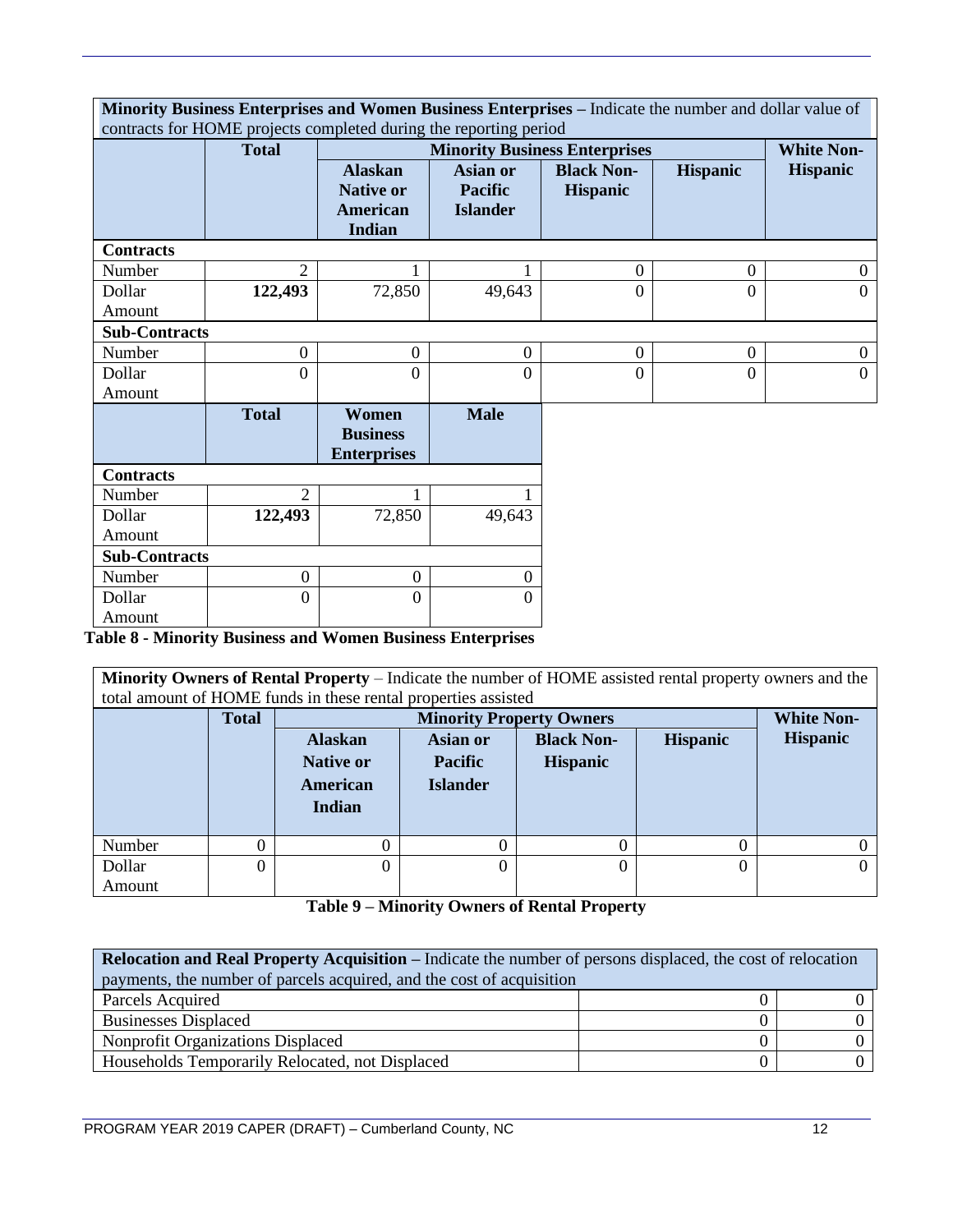| <b>Households</b><br><b>Displaced</b> | <b>Total</b> | <b>Alaskan</b><br><b>Native or</b><br>American<br>Indian | Asian or<br><b>Pacific</b><br><b>Islander</b> | <b>Minority Property Enterprises</b><br><b>Black Non-</b><br><b>Hispanic</b> | <b>Hispanic</b> | <b>White Non-</b><br><b>Hispanic</b> |
|---------------------------------------|--------------|----------------------------------------------------------|-----------------------------------------------|------------------------------------------------------------------------------|-----------------|--------------------------------------|
| Number                                |              |                                                          |                                               |                                                                              |                 |                                      |
| Cost                                  |              |                                                          |                                               |                                                                              |                 |                                      |

**Table 10 – Relocation and Real Property Acquisition**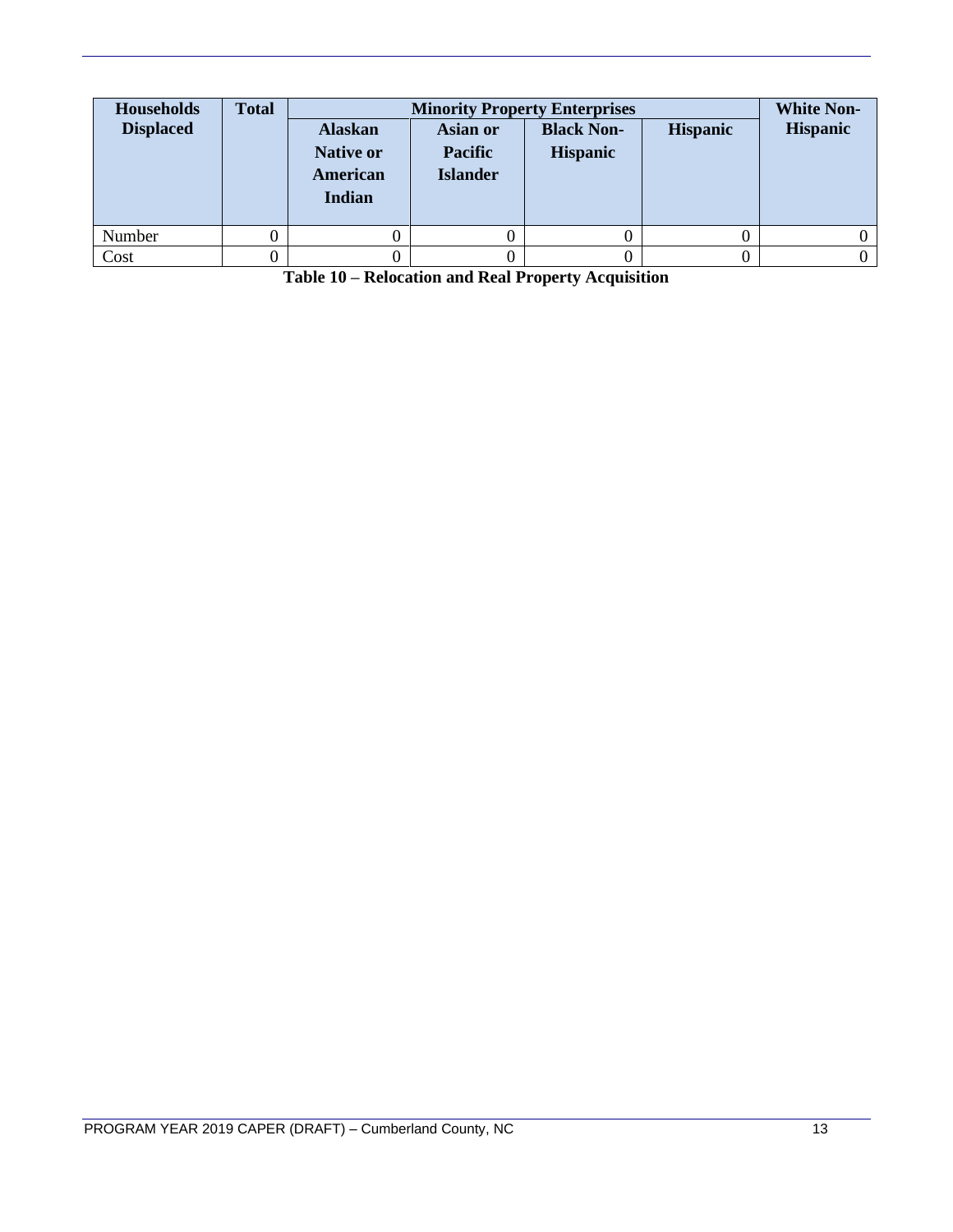# **CR-20 - AFFORDABLE HOUSING 91.520(B)**

**Evaluation of the jurisdiction's progress in providing affordable housing, including the number and types of families served, the number of extremely low-income, low-income, moderate-income, and middle-income persons served.**

|                                              | <b>One-Year Goal</b> | <b>Actual</b> |
|----------------------------------------------|----------------------|---------------|
| Number of Homeless households to be provided |                      |               |
| affordable housing units                     | 16                   |               |
| Number of Non-Homeless households to be      |                      |               |
| provided affordable housing units            | 25                   |               |
| Number of Special-Needs households to be     |                      |               |
| provided affordable housing units            |                      |               |
| <b>Total</b>                                 | 41                   |               |

**Table 11 – Number of Households**

|                                            | <b>One-Year Goal</b> | <b>Actual</b> |
|--------------------------------------------|----------------------|---------------|
| Number of households supported through     |                      |               |
| <b>Rental Assistance</b>                   | 15                   |               |
| Number of households supported through The |                      |               |
| Production of New Units                    |                      |               |
| Number of households supported through     |                      |               |
| <b>Rehab of Existing Units</b>             | 23                   |               |
| Number of households supported through     |                      |               |
| <b>Acquisition of Existing Units</b>       | $\Omega$             |               |
| <b>Total</b>                               | 39                   |               |

**Table 12 – Number of Households Supported**

#### **Discuss the difference between goals and outcomes and problems encountered in meeting these goals.**

Construction of a duplex townhome was completed to house two low to moderate income households. Cumberland County only met 39% of accomplishing its goal in renovating 9 owner-occupied units due to delays related to COVID-19 pandemic.

#### **Discuss how these outcomes will impact future annual action plans.**

Because of COVID-19 pandemic and mandatory closures which caused delays in projects being completed. Cumberland County do anticipate a significant impact on future Annual Action Plans. Several projects that were impacted this grant cycle during the pandemic, are being rolled over into the next grant cycle. Cumberland County anticipates exceeding its goals in the next grant cycle unless further delays and closures affect the completion of the projects.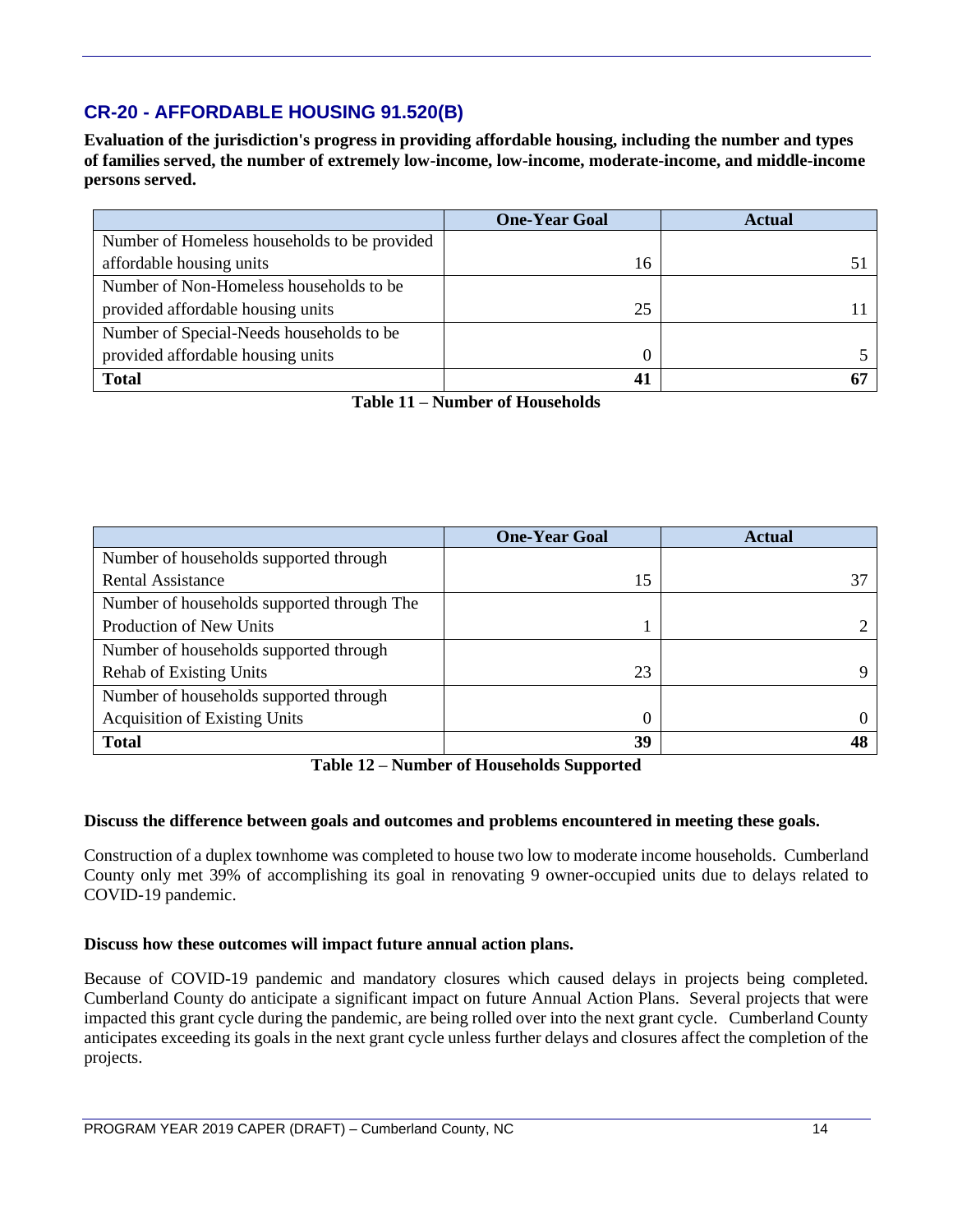**Include the number of extremely low-income, low-income, and moderate-income persons served by each activity where information on income by family size is required to determine the eligibility of the activity.**

| <b>Number of Households Served</b> | <b>CDBG</b> Actual | <b>HOME</b> Actual |
|------------------------------------|--------------------|--------------------|
| <b>Extremely Low-income</b>        | 2,881              |                    |
| Low-income                         | 157                |                    |
| Moderate-income                    | h/                 |                    |
| <b>Total</b>                       | 3,105              |                    |

**Table 13 – Number of Households Served**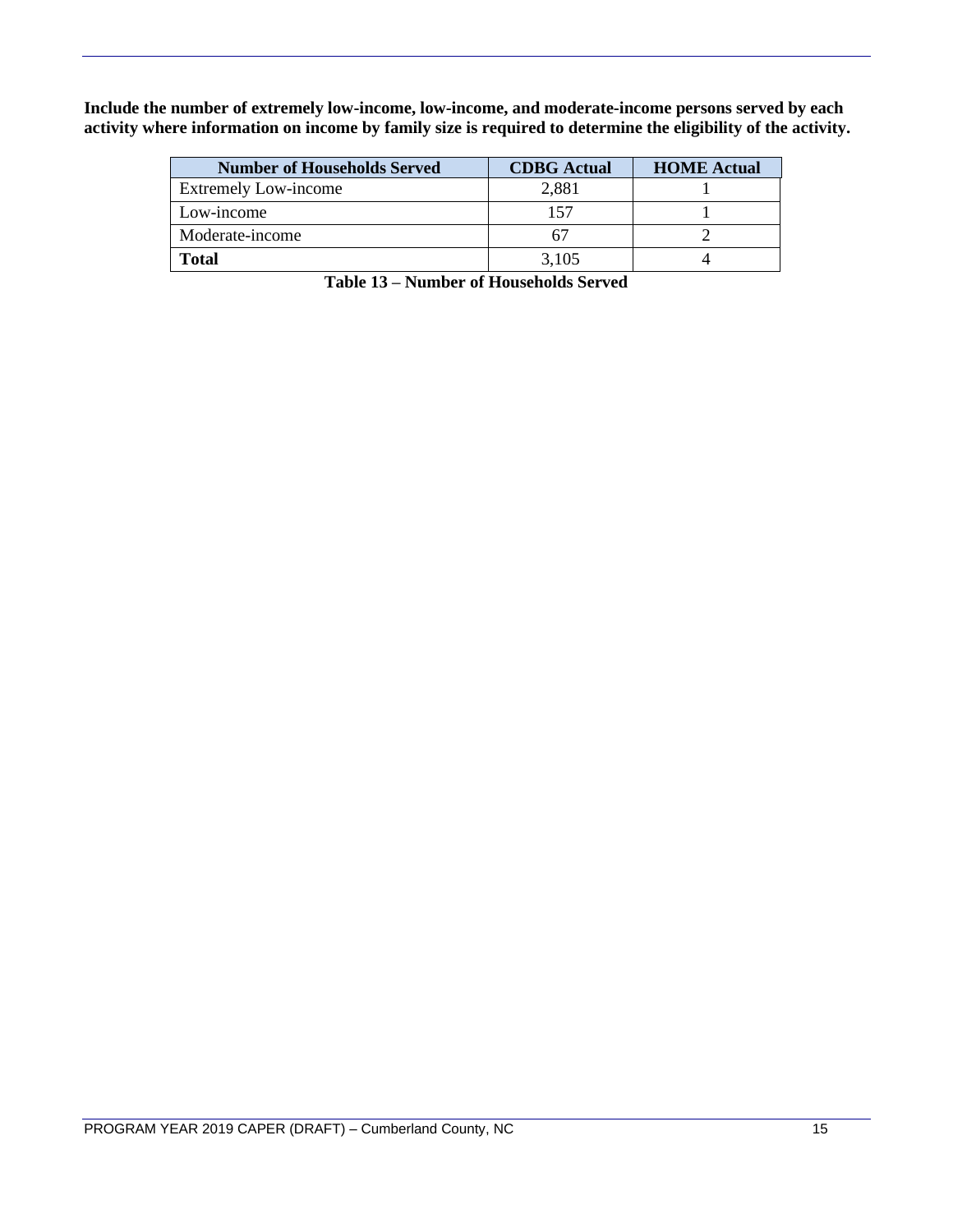# **CR-25 - HOMELESS AND OTHER SPECIAL NEEDS 91.220(D, E); 91.320(D, E); 91.520(C)**

**Evaluate the jurisdiction's progress in meeting its specific objectives for reducing and ending homelessness through:**

#### **Reaching out to homeless persons (especially unsheltered persons) and assessing their individual needs**

Cumberland County's Community Development (CCCD) Department continues to be an active member of the Fayetteville / Cumberland County Continuum of Care (CoC) on Homelessness. The CCCD also serves as the lead agency for the CoC Notice of Funding Availability (NOFA) and Emergency Solutions Grant (ESG) application processes. In addition, CCCD provides training and technical assistance to support the CoC and providers within the CoC network. CCCD has been active in participating in the Point-in-Time Homeless Count (unsheltered and sheltered).

#### **Addressing the emergency shelter and transitional housing needs of homeless persons**

Cumberland County also serves as Grantee and provider of a transitional housing program for homeless families. Robin's Meadow Transitional Housing Program provides 12 units for homeless families with children. Cumberland County used CDBG funds to renovate the units so that families are housed in a safe and decent housing complex. Cumberland County also provided funding to an emergency shelter to support the needs of homeless families and individuals.

**Helping low-income individuals and families avoid becoming homeless, especially extremely low-income individuals and families and those who are: likely to become homeless after being discharged from publicly funded institutions and systems of care (such as health care facilities, mental health facilities, foster care and other youth facilities, and corrections programs and institutions); and, receiving assistance from public or private agencies that address housing, health, social services, employment, education, or youth needs**

Cumberland County serves as the lead agency for the local CoC. Cumberland County prepares the Consolidated application for the State's ESG Program access funds for local agencies to provide emergency response and housing stabilization services to those persons who are homeless or at-risk of homelessness. Through the coordinated intake/assessment process, individuals and families will have access to other programs including those managed by partnering agencies.

Discharge planning- Formalized discharge protocols have been implemented statewide in the areas of foster care, health care, mental health and corrections. Through participation in the CoC efforts, the County continues to encourage compliance with these protocols at all levels.

Through the Housing Rehabilitation Program, homeowners are able to obtain assistance to prevent their homes from deteriorating into life-threatening, uninhabitable and condemned conditions, thereby preventing one of the lesser-known causes of homelessness.

The County's Public Services funds supported shelter operations and two programs which assist low-moderate income residents in paying for prescription medical and dental expenses. Medical expenses are a major contributor to financial problems that may precede a loss of housing. Better Health of Cumberland County and the Cumberland County Medication Access Program purchases prescription drugs for County residents who have been denied assistance from all other sources and have a monthly household income at or below 200% of the federal poverty guidelines.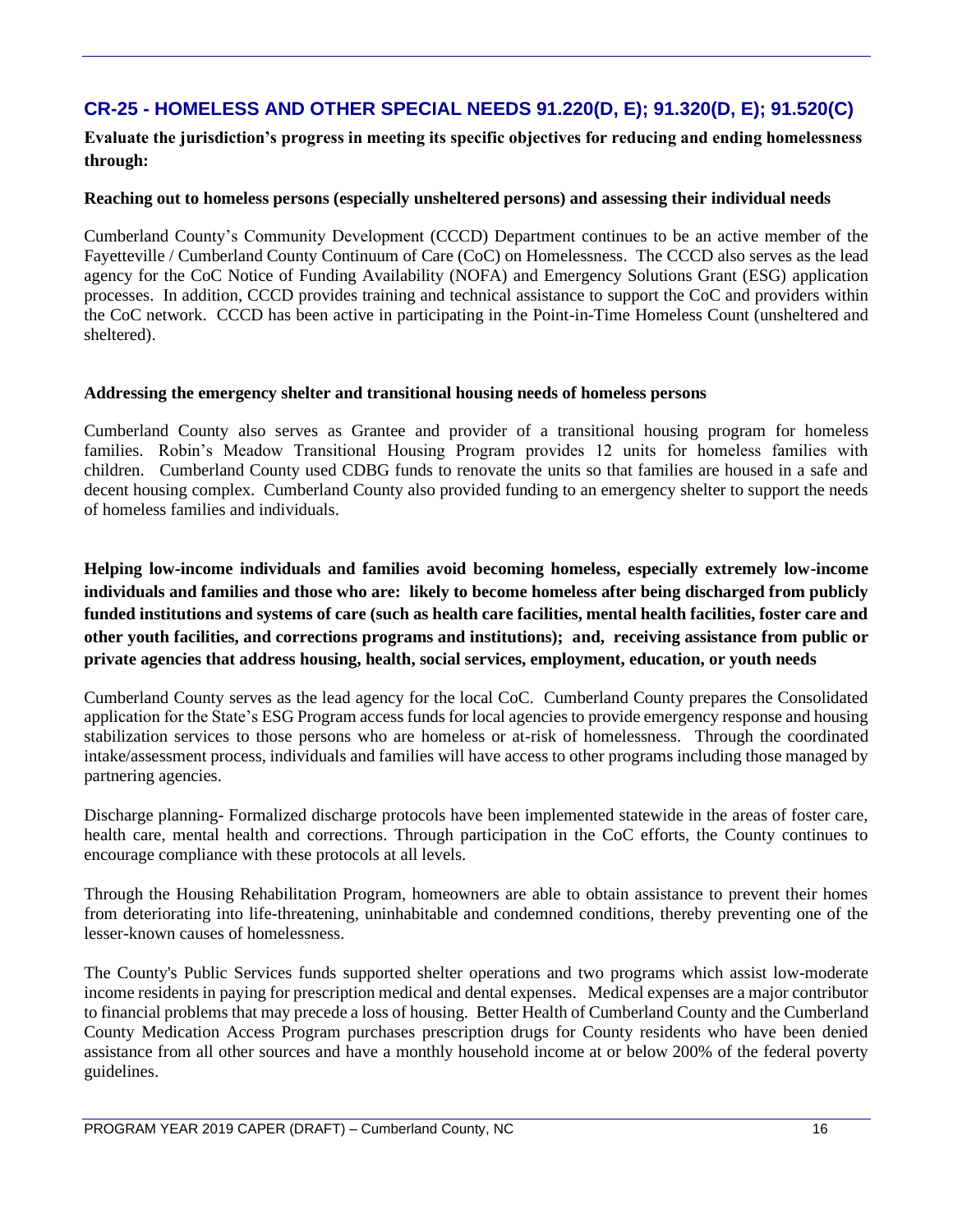**Helping homeless persons (especially chronically homeless individuals and families, families with children, veterans and their families, and unaccompanied youth) make the transition to permanent housing and independent living, including shortening the period of time that individuals and families experience homelessness, facilitating access for homeless individuals and families to affordable housing units, and preventing individuals and families who were recently homeless from becoming homeless again**

Cumberland County Community Development partners with other agencies within the network to coordinate housing and services that address these special populations.

Cumberland County Community Development serves as the grantee of a CoC Program (Safe Homes for New Beginnings) that provides permanent supportive housing program (5 units) for individuals who have substance abuse disorders and are literally homeless. This program designates 60% of its beds for chronically homeless individuals.

Bonanza (managed by Endeavors) is a permanent supportive housing program (7 units) which targets individuals and families who are homeless with a disability.

Leath Commons (managed by Cumberland Interfaith Hospitality Network) serves as a permanent supportive housing program (5 units/10 beds) for families who are homeless and have a disability.

Through use of local general funds, Cumberland County partnered with Endeavors to provide homeless prevention assistance to persons at-risk of losing housing.

Volunteers of America, through the Supportive Services for Veteran Families Program, offers a permanent housing program that provides short-term/medium term financial assistance to veterans and their families.

The Fayetteville Metropolitan Housing Authority (FMHA), in partnership with the Fayetteville Veteran Affairs Medical Center, provides HUD-VASH vouchers to eligible homeless veterans.

These programs offer comprehensive case management and supportive services in the form of education assistance, life skills classes, employment assistance, medical/mental health assistance and other vital services necessary to help individuals become self sufficient. Clients receiving financial assistance for security deposits, rental and/or utility assistance, were able to transition from being literally homeless to permanently housed.

Cumberland County will continue its efforts in partnering with local developers to expand the supply of affordable housing units by requiring developers to designate a percentage of units for extremely low-income persons.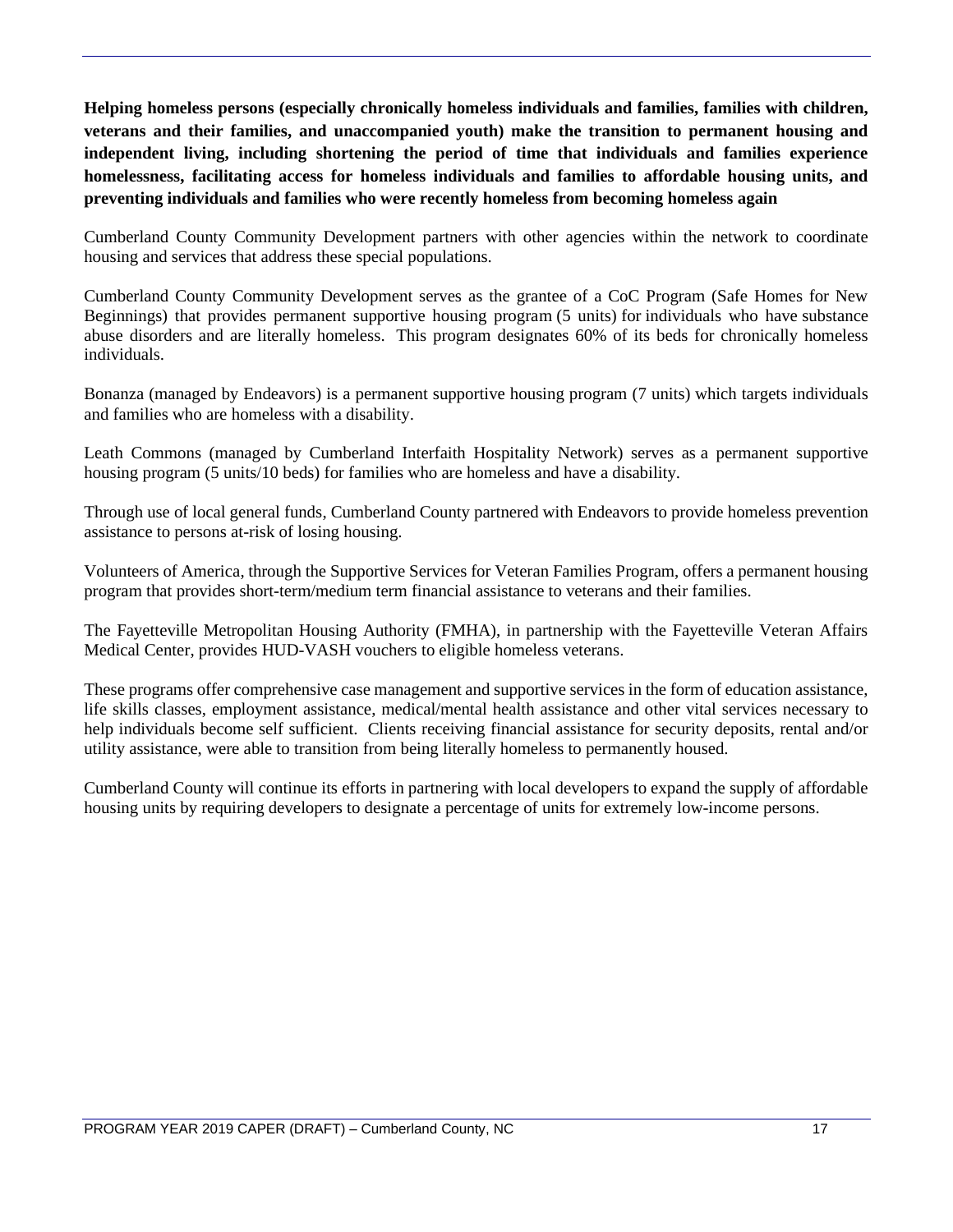# **CR-30 - PUBLIC HOUSING 91.220(H); 91.320(J)**

#### **Actions taken to address the needs of public housing**

Cumberland County has a solid partnership with the local Fayetteville Metropolitan Housing Authority (FMHA). FMHA just recently completed the construction of 270 new units, which replaced 216 older units. This project brought 54 additional affordable units in the community. Through this partnership, Cumberland County was able to move several households from transitional housing to the new permanent housing units.

#### **Actions taken to encourage public housing residents to become more involved in management and participate in homeownership**

Not applicable.

#### **Actions taken to provide assistance to troubled PHAs**

Not applicable – FMHA has been designated as a high performing housing authority and is not considered troubled.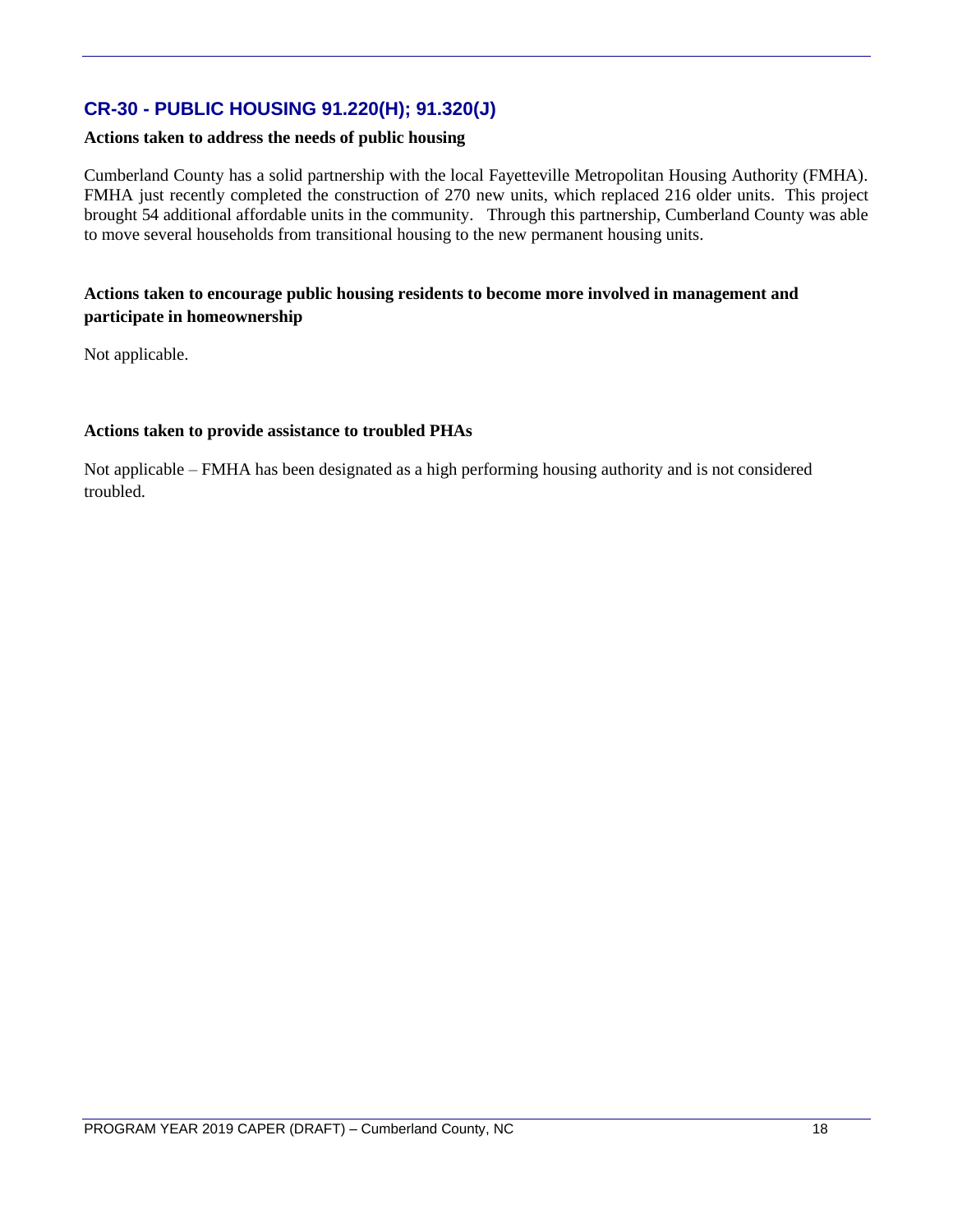# **CR-35 - OTHER ACTIONS 91.220(J)-(K); 91.320(I)-(J)**

**Actions taken to remove or ameliorate the negative effects of public policies that serve as barriers to affordable housing such as land use controls, tax policies affecting land, zoning ordinances, building codes, fees and charges, growth limitations, and policies affecting the return on residential investment. 91.220 (j); 91.320 (i)**

Cumberland County is not aware of any negative effects of public policies that may serve as barriers to affordable housing in our jurisdiction. Over the years, the department has been able to maintain and/or remove barriers to affordable housing by:

- 1. Partnering with eligible organizations designated as Community Housing Development Organizations (CHDOs) to increase the production and supply of affordable housing in the community;
- 2. Continuing to offer low interest loans to investor-owners for rehabilitation of rental property to rent to low and moderate income renters;
- 3. Providing loans, closing cost assistance grants, and mortgage credit certificates for potential low/moderateincome homebuyers; and
- 4. Encouraging the local CoC to use the Housing First Model to remove any barriers homeless persons may face while trying to access housing.

#### **Actions taken to address obstacles to meeting underserved needs. 91.220(k); 91.320(j)**

Cumberland County continues to engage with the local municipalities and residents throughout the geographic service area to identify any unmet needs. In addition, Cumberland County continues to seek other resources to create additional services or support existing programs. Due to limited CDBG funding, it has been a challenge to address other public service needs.

#### **Actions taken to reduce lead-based paint hazards. 91.220(k); 91.320(j)**

Cumberland County continues to be proactive in addressing lead-based based paint hazards through education and training. The following actions are taken:

Implementation of lead-based paint hazard reduction measures as part of our housing programs to comply with 24 CFR 35.

Contractors who rehabilitate homes built prior to 1978 are required to attend safe work practices training for leadbased paint. Contractors may take the safe work practices training through any qualified training provider. Under our Housing Rehabilitation Program, a certificate of completion of a Safe Work Practice training is necessary to work on homes built prior to 1978. Cumberland County does accept certificates of completion for Safe Work Practice training conducted by any Safe Work Practice training provider.

Staff persons are trained in the new HUD/EPA regulations that require contractors to use Safe Work Practices to mitigate lead-based paint hazards in private homes and childcare centers.

Distribution of the brochure to all housing rehabilitation program applicants on the hazards of lead-based paint ("The Lead-Safe Certified Guide to Renovate Right").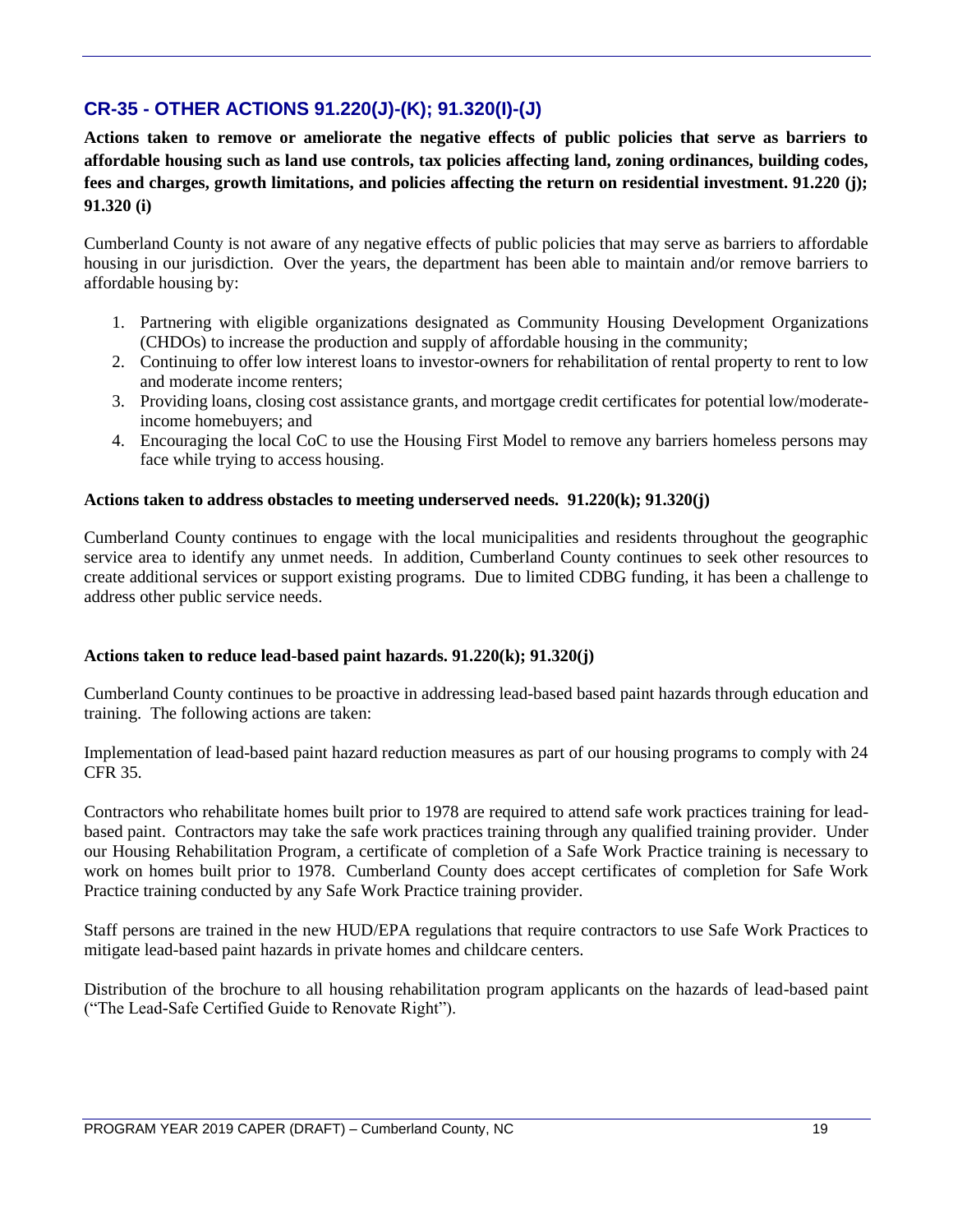#### **Actions taken to reduce the number of poverty-level families. 91.220(k); 91.320(j)**

Cumberland County has been proactive in addressing poverty-level families in the community through its programs and partnering with other human services agencies to alleviate the problem of excessive rent burdens for the poor by providing assistance through programs such as housing rehabilitation, transitional housing and public services by providing access to medication for chronic illnesses and other medical needs.

#### **Actions taken to develop institutional structure. 91.220(k); 91.320(j)**

Cumberland County has years of experience and is well equipped to implement and coordinate activities among public, private and non-profit agencies. Cumberland County will continue strengthening existing partnerships and exploring new partnerships. Although the funding has decreased over the years, Cumberland County has streamlined its processes for efficiency and effectiveness, in addition to searching for additional funding resources to strengthen its ability to offer programs and services.

#### **Actions taken to enhance coordination between public and private housing and social service agencies. 91.220(k); 91.320(j)**

Cumberland County enhanced coordination between agencies by providing funding through a request for proposal process to eligible agencies to improve access of services.

## **Identify actions taken to overcome the effects of any impediments identified in the jurisdictions analysis of impediments to fair housing choice. 91.520(a)**

Cumberland County continues to increase awareness of fair housing law for housing service providers serving minorities and special populations through mainstream networking, literature, workshops, and partnering with other agencies to promote and increase awareness.

- 1. Cumberland County partnered with Community Housing Development Organizations (CHDOs) to increase the production and supply of 2 additional affordable housing units along Chapel Hill Road in Spring Lake;
- 2. Cumberland County partnered with FMHA to designate 14 units at the new complex for households whose incomes are 40% or below the area median income;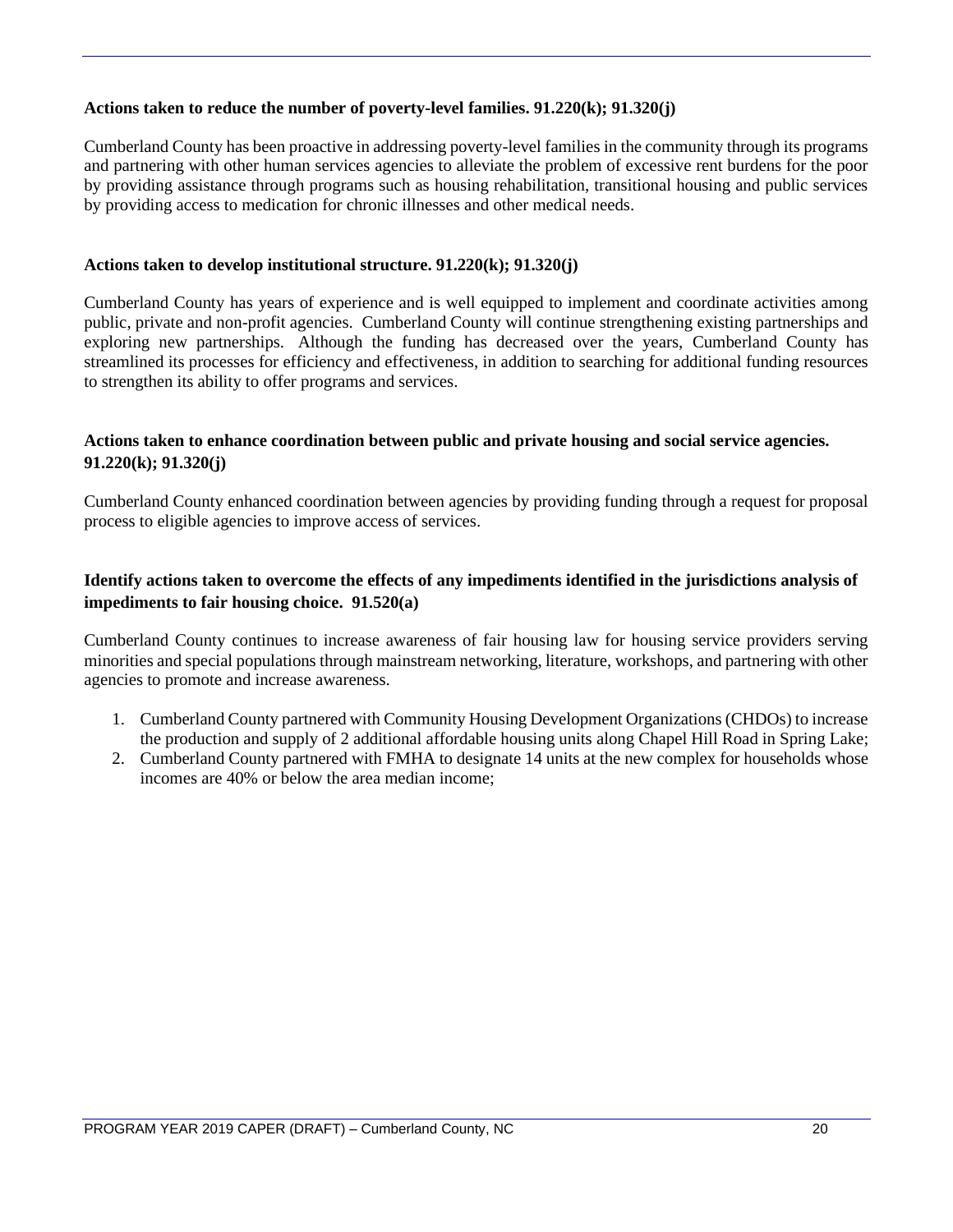# **CR-40 - MONITORING 91.220 AND 91.230**

**Describe the standards and procedures used to monitor activities carried out in furtherance of the plan and used to ensure long-term compliance with requirements of the programs involved, including minority business outreach and the comprehensive planning requirements**

Cumberland County has standards in place to monitor activities for programmatic and contract compliance of the sub grantees. Projects and programs that are funded with CDBG, HOME, CoC, and other Federal and State funds are subject to monitoring. All sub grantees receiving CDBG Public Services funds are monitored on a regular basis through the submittal of either monthly, quarterly, or one-time reports to the County, as identified in their funding agreements. For agencies that receive HOME or CDBG funds for development of housing, long-term affordability controls are monitored in accordance with the funding agreements.

Sub grantee monitoring includes:

**Pre-disbursement / pre-monitoring conferences** are conducted to ensure that sub grantees understood the rules and requirements of the programs. During each conference, specific contract requirements, documentation and filing procedures, reporting requirements, and reimbursement procedures were explained to the sub grantee.

**Desk reviews** are conducted periodically as requests for reimbursements are submitted by the sub grantees on a monthly basis to ensure timely expenditure of funds. The County disburses its funds via a reimbursement process. The County reimburses sub grantees only when a request for reimbursement was accompanied with supporting documentation such as copies of invoices, cancelled checks, receipts, time sheets, etc. Sub grantees were also required to submit budget summary reports so that these reports can be compared for accuracy. Activity summary reports are required to be submitted on a regular basis to monitor the sub grantee's progress towards meeting their goals.

**Onsite monitoring visits** are performed during the program year on selected sub grantees. Some of the areas reviewed most often during onsite visits include:

- Compliance with participant eligibility, income certification requirements, and documentation guidelines; and reporting;
- Confidentiality procedures;
- Progress towards meeting projected goals and timely use of funds;
- Compliance with specific contractual requirements; and
- Review of audit report.

#### **Citizen Participation Plan 91.105(d); 91.115(d)**

#### **Describe the efforts to provide citizens with reasonable notice and an opportunity to comment on performance reports**.

Cumberland County Community Development encourages all citizens, public agencies, and other interested parties to review and comment on performance reports on housing and community development activities. The Department ensures that the public is provided with reasonable and timely access to meetings, information and records. A draft of the Consolidated Annual Performance and Evaluation Report (CAPER) is being made available for public review for 15 days prior to submission to HUD. Notice of the comment period was published in the local newspaper and the draft is posted on the County's website. Hard copies were made available at a few locations to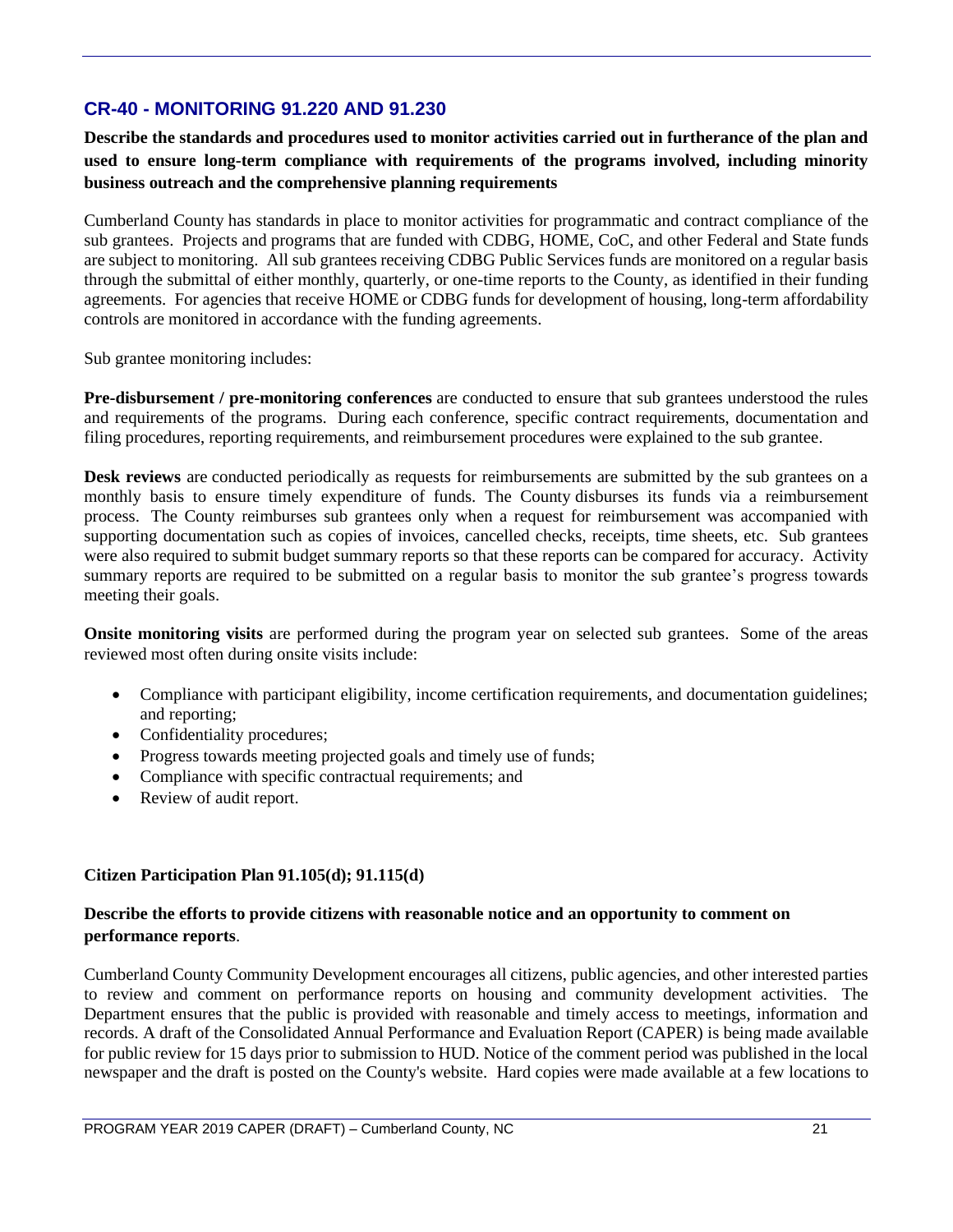include Cumberland County Community Development's lobby and Town Halls. A public notice of the hearing was published at least two weeks prior to the hearing date.

The Public Hearing will be held September 21, 2020 at the Cumberland County Board of Commissioners'' meeting.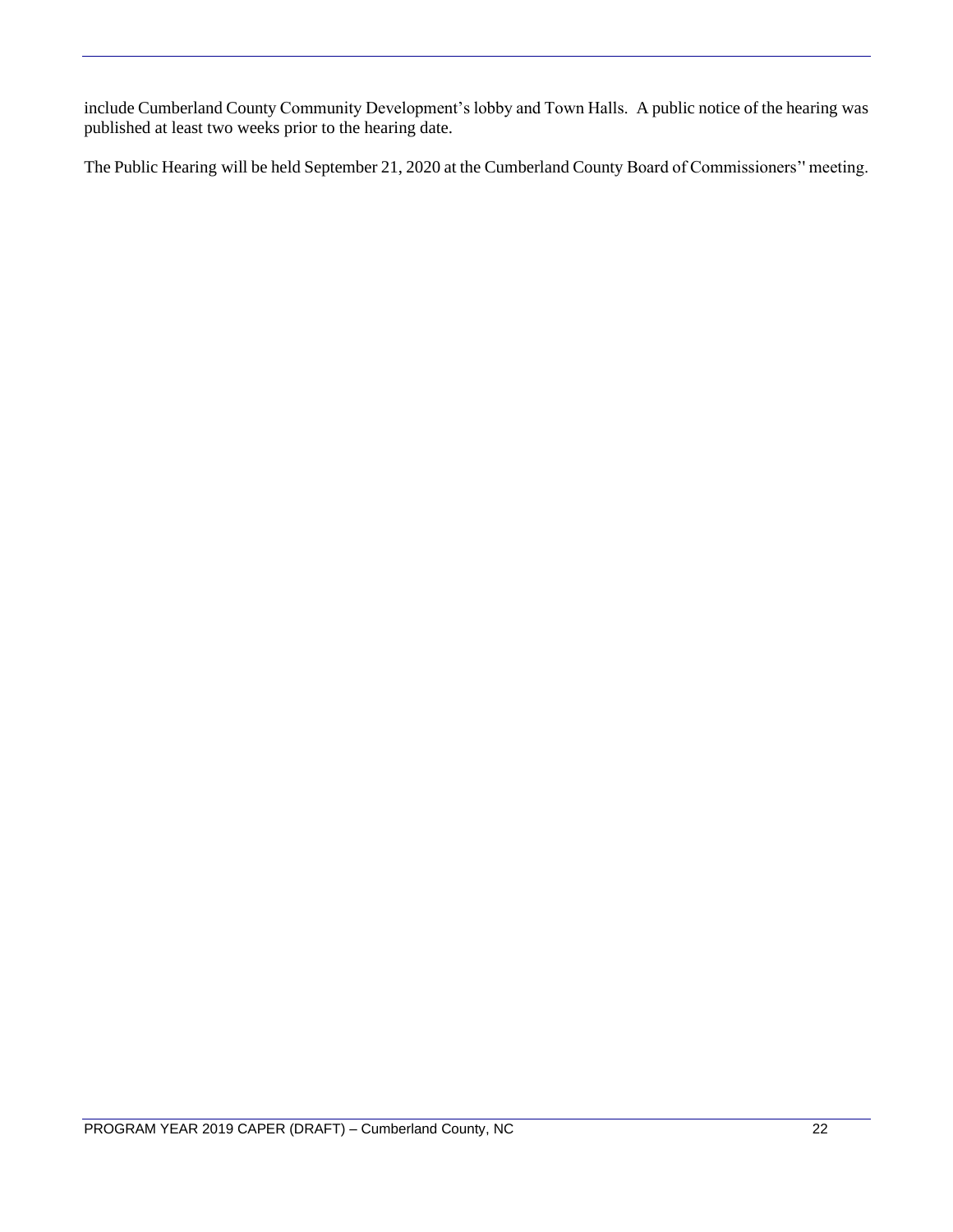# **CR-45 - CDBG 91.520(C)**

**Specify the nature of, and reasons for, any changes in the jurisdiction's program objectives and indications of how the jurisdiction would change its programs as a result of its experiences.**

CCCD does plan to make some changes to the program design of certain programs to ensure residents with high priority needs are able to access housing and services. This change will also allow CCCD to better meet its goals and objectives.

#### **Does this Jurisdiction have any open Brownfields Economic Development Initiative (BEDI) grants?**

No.

**[BEDI grantees] Describe accomplishments and program outcomes during the last year.**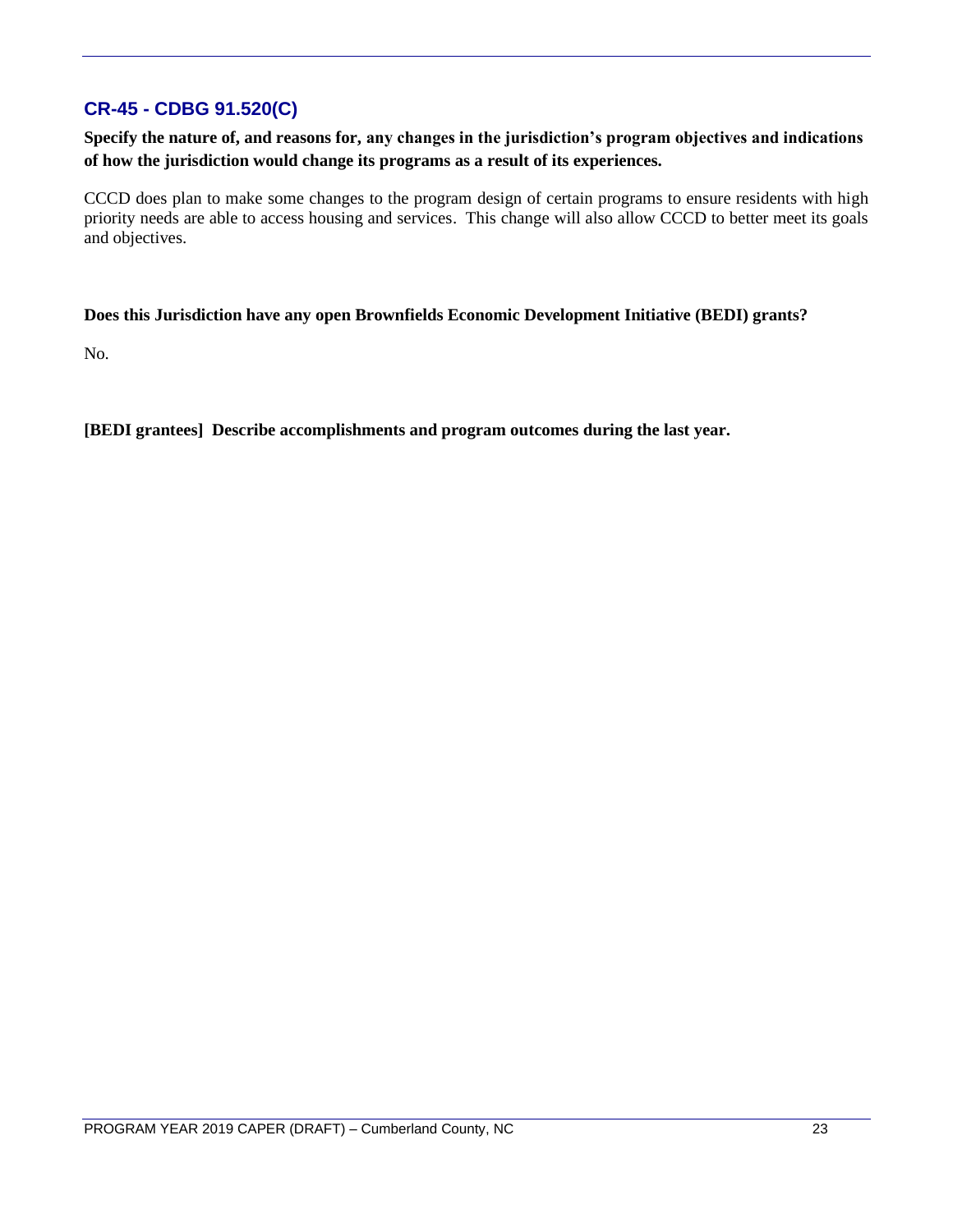# **CR-50 - HOME 91.520(D)**

#### **Include the results of on-site inspections of affordable rental housing assisted under the program to determine compliance with housing codes and other applicable regulations**

Please list those projects that should have been inspected on-site this program year based upon the schedule in §92.504(d). Indicate which of these were inspected and a summary of issues that were detected during the inspection. For those that were not inspected, please indicate the reason and how you will remedy the situation.

For the PY 2019, Cumberland County Community Development requested a waiver that allowed for onsite inspections to be conducted at a later date when it is considered safe in order to continue practicing social distancing due to COVID-19 pandemic. Once it is determined safe to proceed with inspections, CCCD plans to inspect the following apartment complexes:

- Blanton Green (United Management)
- Crosswinds I/II (United Management)
- Dogwood Manor (United Management)
- Haymount Manor (United Management)
- Legion Crossings (United Management)
- Legion Manor (United Management)
- Southview Green (United Management)
- Southview Villas (United Management)
- Spring Lake Green (United Management)
- Sycamore Park (United Management)
- Pine Ridge Manor (Excel Property Management)

CCCD staff will still continue to conduct remote monitoring when necessary.

#### **Provide an assessment of the jurisdiction's affirmative marketing actions for HOME units. 92.351(b)**

#### Affirmative Marketing

Both United Management and Pine Ridge Manor use a marketing strategy which includes utilizing various outreach methods and newspaper advertisements. Outreach efforts are made through churches, personal visits, site signs, and community contacts. The waiting list for prospective tenants continues to grow for all apartment complexes.

#### Tenant Selection and Lease Term

The criteria for selecting tenants is based on the gross household income, household size, credit check, criminal background check, and monthly income for one, two, and three or more member households. The lease is effective for 12 months. At the end of the term, the lease is renewable month to month.

#### **Refer to IDIS reports to describe the amount and use of program income for projects, including the number of projects and owner and tenant characteristics**

HOME Program income for 2019 is detailed in the report PR09. Prior year program income funds were used for projects. The HOME program income receipts and program income vouchers are depicted on the PR09.